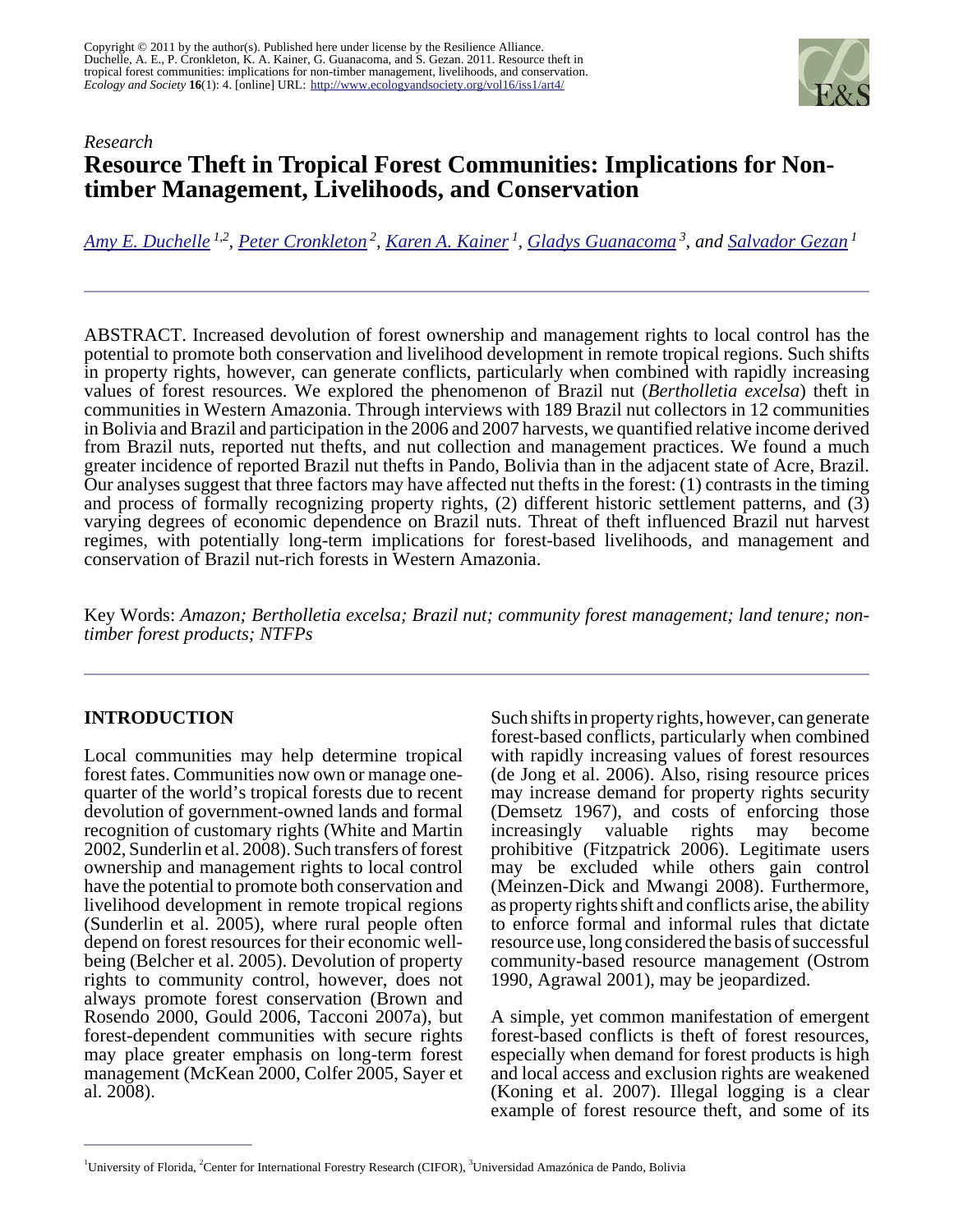primary causes are weak state governance, unclear property rights, and strong economic incentives for illegality (Tacconi 2007b). In ill-defined property regimes in the developing tropical world, resource theft could be either real or perceived. In real resource theft, criminals take advantage of tenure insecurity to take another person's property without their consent. In perceived resource theft, contradictory policies and confusion over the changing property rights systems create a situation where different actors feel entitled to the same resources. For instance, in the Eastern Brazilian Amazon, violent conflicts between landowners and squatters ensued when incompatible legal rights were granted to each of these groups on lands that were rapidly increasing in value (Schmink and Wood 1992, Alston et al. 2000). In this insecure context, timber thieves took advantage of the insecure tenure situation to pilfer valuable logs (Blate et al. 2002, Ros-Tonen et al. 2008). In northern Bolivia, overlapping land titles were granted to communities, timber concessions, and private estates, which resulted in conflicts, including perceived theft of high-value forest resources (Ruiz 2005).

These and other examples of forest-based conflicts suggest that much caution is needed during the increasingly common process of formalizing communities' often complex customary rights to land and resources. Communities manage natural resources both as common-pool and private assets (Ostrom 2003), with rights governed by local institutions often adapting over time (Gibson et al. 2000). Such complex property rights can be perceived as "webs of interest" made up of overriding, overlapping, complementary, or contested interests between multiple actors. Formalizing communal tenure may be akin to "cutting the web" (Meinzen-Dick and Mwangi 2008) if customary rules are overturned, and can result in unsustainable resource use if community members are unsure which rules apply (Fitzpatrick 2006). Furthermore, granting titles to land often ignores traditional tree tenure systems common in tropical forests (Fortmann and Bruce 1988), resulting in discrepancies between formal and customary rights. These arguments are not meant to diminish the importance of land titling, communal or otherwise, but rather highlight the need to not only address conflictive external claims to land and resources but also to recognize internal differences within communities (Agrawal and Gibson 1999) in the titling process, and to be alert to potential conflicts as they arise.

We explored the linkages between forest-based conflicts and property rights shifts through comparative research on the phenomenon of Brazil nut theft in neighboring Pando, Bolivia and Acre, Brazil in Western Amazonia. In this context, we define theft as the victim's perceived removal of their Brazil nuts without consent, independent of whether or not the perpetrator actually committed a wrongful act. Brazil nut (*Bertholletia excelsa*) is the most important non-timber forest product (NTFP) in this region, and while individual trees are considered key livelihood assets by forest dwellers in both countries, thefts of Brazil nuts in Bolivia had escalated and even generated violent responses at the onset of our study (El Deber 2005). We focus our comparison on these two adjacent areas because while they share a similar natural resource base and both have undergone recent property rights shifts to community control, there are marked differences in national forest policies and dependence on Brazil nuts by local communities. In this paper, we describe this contextual backdrop, and then present results of field studies on rural livelihoods and reported Brazil nuts thefts, and explore the causes of such thefts, along with their management implications. Specifically, we ask (1) To what extent do Brazil nut thefts occur in forest-dwelling communities in Pando and Acre? (2) What is the impact of these thefts on rural livelihoods? (3) Under what circumstances are thefts more likely to occur? and (4) How does threat of theft affect Brazil nut harvest and management? This comparative study addresses broader issues related to the role of property rights security and resource conflicts, livelihoods, and tropical forest management and conservation by rural communities.

## **Study region**

In the approximately 220,000 km<sup>2</sup> border region of Acre, Brazil and Pando, Bolivia, many nonindigenous extractive communities – whose principal livelihood activity is collection of forest products – share the landscape with indigenous groups and more recently settled farmers, cattle ranchers, and loggers. The region is characterized by lowland wet tropical forest vegetation, but settlement histories, patterns of deforestation, public policy, and socioeconomic development vary considerably from one country to the next  $(w$  $(w$ [ww.map-amazonia.net\)](http://www.map-amazonia.net). Construction of the Interoceanic Highway, an extension of the Brazilian BR-317 into Peru, is changing conditions in this formerly remote region by providing regional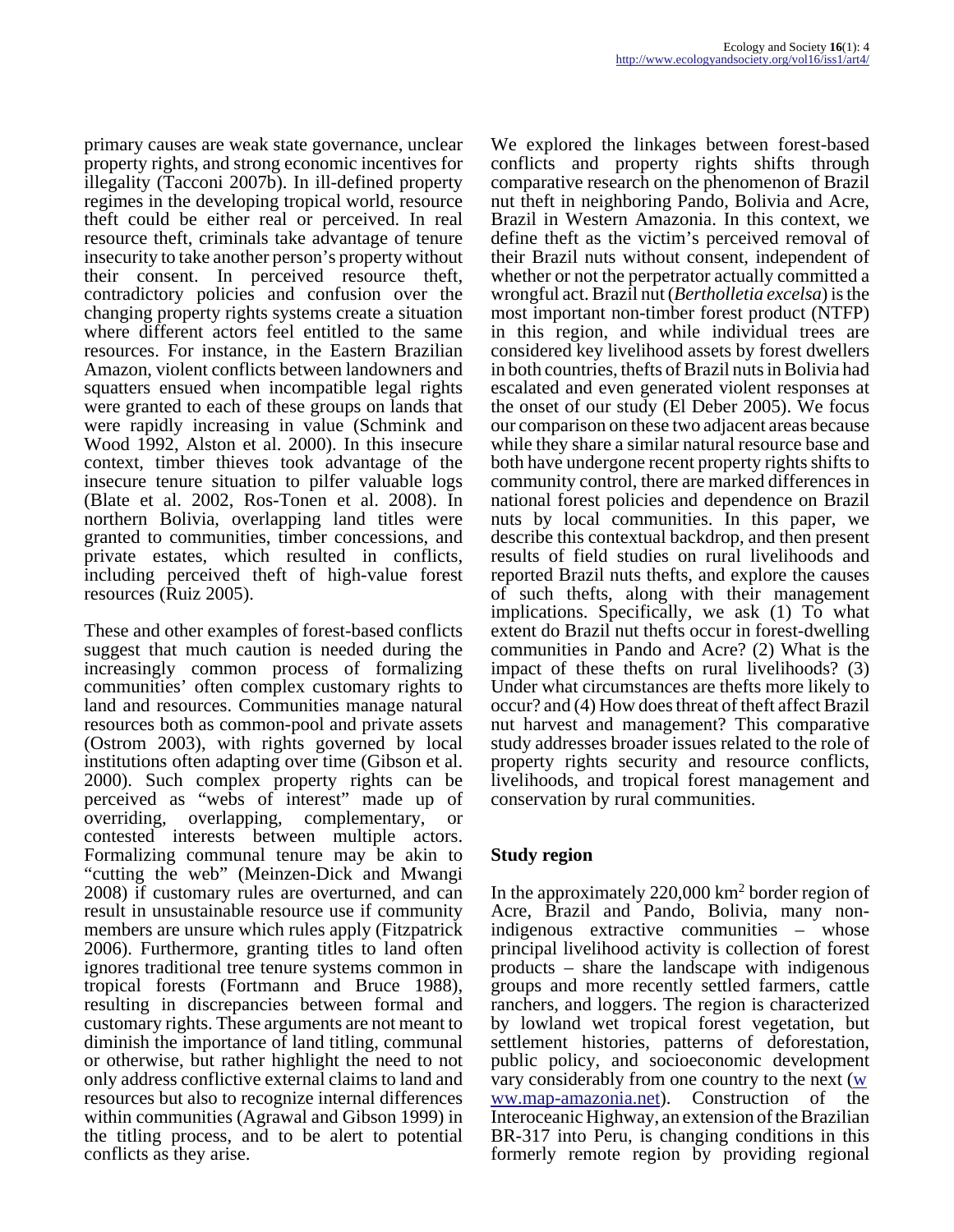access to Pacific ports (Fig. 1). In Acre, forest conversion has been rapid, extensive, and largely driven by establishment of cattle ranches (Souza et al. 2006). In Pando, in contrast, deforestation has been minimal, with most land conversion occurring near population centers and along the Brazilian border (Marsik et al. *in press*).

### **Role of Brazil nut in forest conservation and livelihood development**

Because of its combined ecological and economic characteristics, Brazil nut has the potential to promote forest conservation while contributing to the livelihoods of rural communities. Brazil nuts are collected almost solely from mature upland forests. At maturity, these trees are giants; they emerge above the forest canopy, attain up to 3 m in diameter, and live for centuries. Because of its massive size and high relative densities, this species provides important ecological structural and functional roles at the local and landscape scale (Zuidema 2003). Its large, woody fruits fall to the ground during the wet season and retain the approximately 25 seeds (hereafter referred to as nuts) inside the hard pericarp. The scatterhoarding agouti (*Dasyprocta* spp.), a rodent, is one of the few animals that can gnaw through the hard fruits, and it plays an instrumental role in seed dispersal and burial. People access the nuts by gathering the heavy fruits in large piles, breaking them open with a machete, and then gathering the released nuts in large sacks for transport out of the forest. Although Peres et al. (2003) suggested that decades of commercial harvesting may leave insufficient juvenile recruitment to ensure future generations, populations in Western Amazonia appear to be viable over the medium-term under a range of harvest intensities (Zuidema and Boot 2002, Wadt et al. 2008). Harvested nuts can be counted on as a seasonal contribution to local livelihoods because there is little variability in fruit production at the population level across years (Kainer et al. 2007). The nuts fetch relatively high prices on local, national, and international markets, particularly since 2003, largely due to crop failures of other economically competitive nuts. Western Amazonia is the current center of the Brazil nut economy, employing tens of thousands of families during the primary collection season (January–March; Bojanic 2001). Because of Brazil nut's regional economic importance, Brazilian, Bolivian, and Peruvian legislation prohibit felling the trees.

## **History of forest extraction and devolution of community rights in Western Amazonia**

The history of colonization and settlement by nonindigenous extractive populations in Acre and Pando began in the late 19<sup>th</sup> century during the first boom in natural rubber (*Hevea brasiliensis*), and has since been shaped by distinct changes in policy and market demands (Table 1). Immigration to rubber estates in the Western Amazon, into Pando and what is now Acre (which at the time was officially Bolivian territory; Barham and Coomes 1996), exploded after the 1870s. When Malaysian plantation rubber entered the international market in 1912, rubber prices fell, and Brazilian and Bolivian rubber tappers began to diversify their livelihood strategies to include Brazil nuts and agriculture as seasonal, complementary activities (Fifer 1970, Barham and Coomes 1996, Stoian 2000). Some value-added processing of Brazil nuts also was introduced. Although a second, smaller rubber boom ensued when Asian plantation rubber was monopolized by the Japanese in World War II (Sobrinho 1992), it was short-lived, and slowly Brazil nuts began to play a more prominent role in regional livelihoods. By the 1950s, nut exports surpassed those of rubber, and the first "official boom" of the Brazil nut sector occurred in the 1990s (Stoian 2000).

Although the rubber industry did not promote longterm economic development in Amazonia (Weinstein 1983, Barham and Coomes 1996), it was critical in setting the stage for current Brazil nut harvester settlement patterns. In Acre and Pando, communities were formed by families of rubber tappers who continued to live on rubber estates even after rubber prices dropped. In Acre, these families maintained their traditional isolated distributions throughout the forest even as the lands beneath them were either sold off or abandoned by the traditional rubber estate owners to cattle ranchers (Sobrinho 1992). In contrast, families in Pando tended to congregate as rubber lost value, while owners of these forested estates maintained their privileged position by dominating large-scale production of Brazil nuts (Stoian 2000). This communal settlement pattern was reinforced as municipal governments provided infrastructure and services to communities in response to Bolivia's 1994 Popular Participation Law. Formation of concentrated communities in Pando meant that forest landholdings were occupied only during portions of the Brazil nut harvest season (Cronkleton et al. 2007; Fig. 2). During the 1990s, key policy changes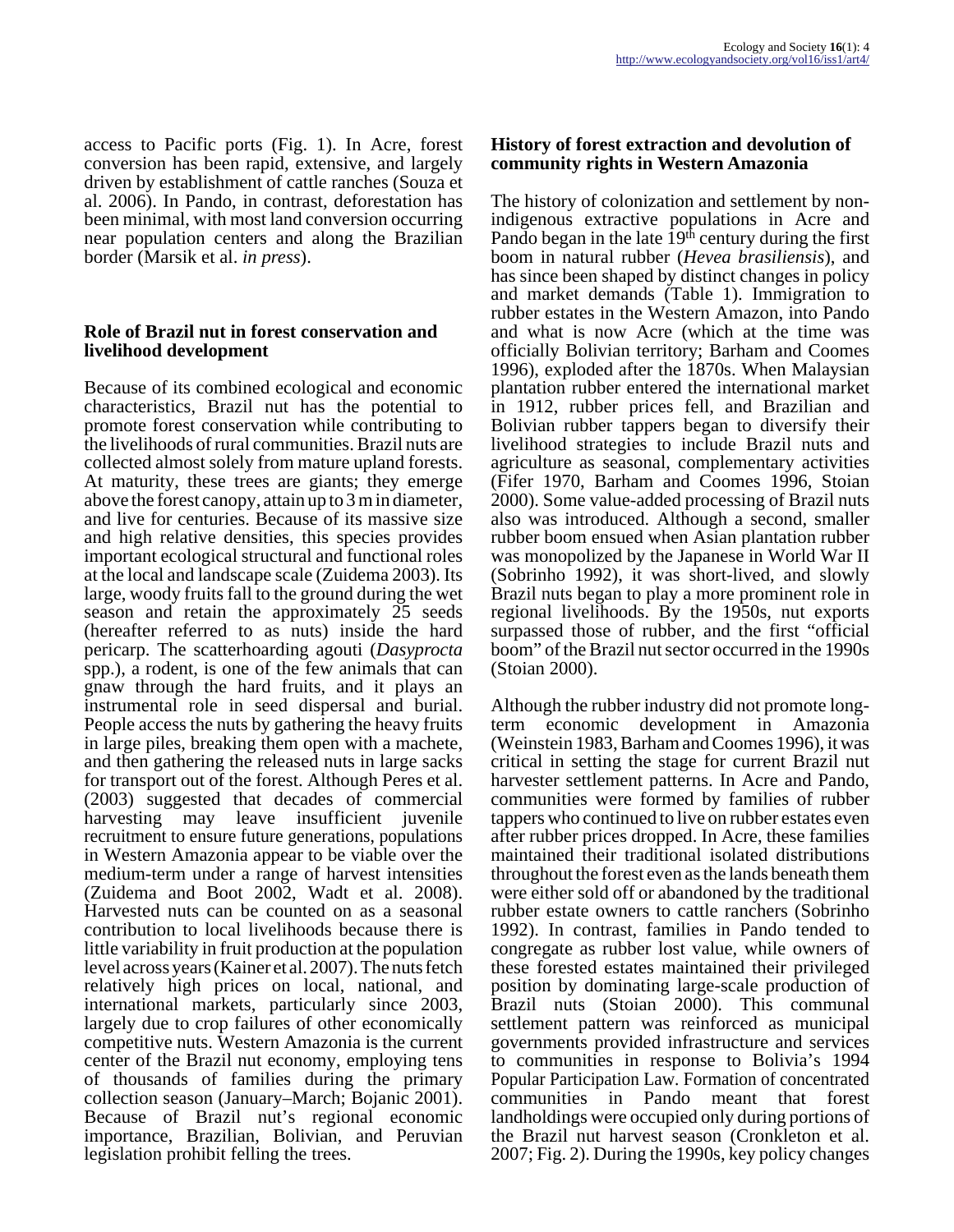**Fig. 1**. Map of Madre de Dios, Peru, Acre, Brazil and Pando, Bolivia (MAP region) with main roads indicated (including new stretch of paved Interoceanic Highway from Assis to Puerto Maldonado), along with communities sampled in Acre and Pando.



formally recognized property rights of communities in these two countries through the establishment of Extractive Reserves in Brazil, and passage of a new Forestry Law and Agrarian Reform Law in Bolivia. The origin of these policy changes and how they were implemented in Acre and Pando have important consequences for extractive activities in the region today.

Extractive Reserves, championed as a viable and sustainable alternative to widespread deforestation in the Amazon (Allegretti 1989, 1990), are distinguished from other Amazonian protected areas in that they were created "not *despite* but *because* of people" (Ehringhaus 2006). Indeed, the first reserves were created in Acre, where rubber tappers intent on securing land tenure, used international environmental concerns about the Amazon to their advantage, portraying themselves as forest stewards (Schmink and Wood 1992). In this property rights model, the Brazilian government owns the land, and usufruct rights are guaranteed to resident communities engaged in traditional livelihoods based largely on collection of NTFPs; they also must maintain at least 90% of their landholdings in forest cover (Fearnside 2003). In the one million hectare Chico Mendes Extractive Reserve in Acre, which was created in 1990 from 42 former rubber estates, communities are organized into associations with decision-making power at the Reserve level, and households spread throughout the mostly forested landscape are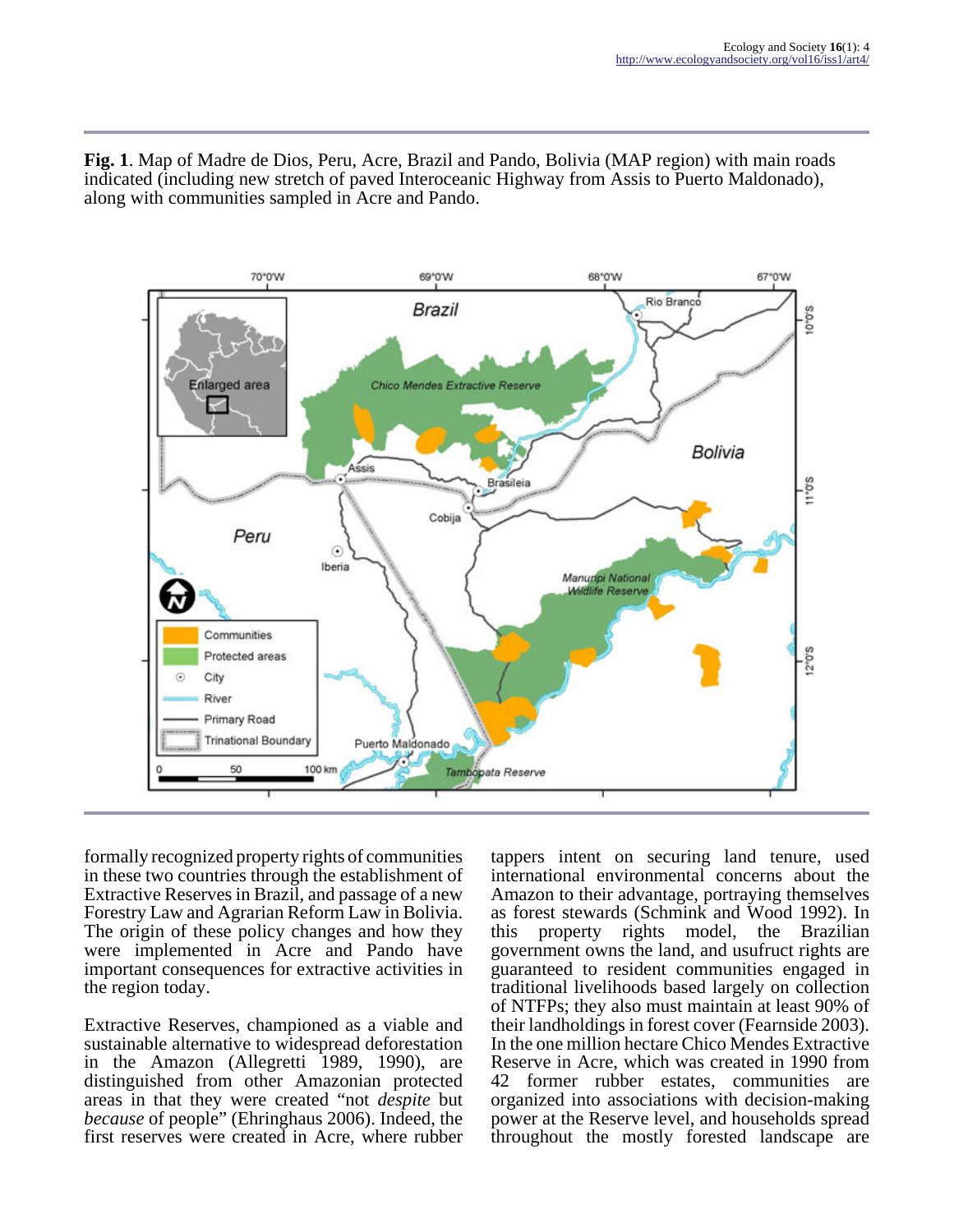**Table 1**. Important historical events and relevant forest policy changes in Acre, Brazil and Pando, Bolivia. These events continue to affect property rights, the diversity of forest products currently exploited, and ultimately, the frequency of Brazil nut thefts.

| Acre, Brazil<br>Pando, Bolivia                                                                                            |                                                                                                               |  |  |  |  |
|---------------------------------------------------------------------------------------------------------------------------|---------------------------------------------------------------------------------------------------------------|--|--|--|--|
| 1876-1910: Rubber boom (migration to region)                                                                              |                                                                                                               |  |  |  |  |
| 1903: Acre ceded from Bolivia to Brazil (Fifer 1970)                                                                      | 1870s: Nicolas Suarez founds Suarez Hermanos rubber<br>company (Fifer 1970)                                   |  |  |  |  |
| 1910–1940: Decline in rubber economy; Diversification of production to include Brazil nut harvesting and<br>agriculture   |                                                                                                               |  |  |  |  |
| 1912: Malaysian plantation rubber pierces global market (Weinstein 1983)                                                  |                                                                                                               |  |  |  |  |
| 1933: Brazil nut processing plant inaugurated in Xapurí,<br>Acre, exporting canned nuts to the U.S.<br>(Wadt et al. 2008) | 1931–1935: Suarez Co. introduces a Brazil nut shelling<br>company by a mostly female labor force (Fifer 1970) |  |  |  |  |
|                                                                                                                           | 1940–1945: Renewed demand for rubber                                                                          |  |  |  |  |
| 1942: Brazil–U.S. Washington Accords to recruit Brazilian<br>rubber tappers to Amazon (Sobrinho 1992)                     | <i>Suarez and Hermanos</i> control 80% of rubber production in<br>Brazil–Bolivia border (Fifer 1970)          |  |  |  |  |
|                                                                                                                           | 1950–1990s: Brazil nuts replace rubber as main forest product                                                 |  |  |  |  |
|                                                                                                                           | 1986: Removal of Brazilian subsidy for rubber that had been extended to Bolivian producers                    |  |  |  |  |
| 1990s: New policies for extractive communities                                                                            |                                                                                                               |  |  |  |  |

| 1990: Extractive Reserves | 1996: Forestry Law and Agrarian Reform Law |
|---------------------------|--------------------------------------------|
|                           |                                            |

granted individual parcels (Vadjunec et al. 2009) that can range from 300 to more than 1000 ha. Even though Brazil nut has replaced rubber as the most important forest product (Wallace 2004), the unique tree tenure legacy from the rubber era is still honored, and reserve residents define individual property holdings by the number and distribution of rubber trails through the forest (Ankersen and Barnes 2005). Proprietors of Brazil nut trees that fall within individual parcels are locally well defined.

In Bolivia, the Forestry Law and the Agrarian Reform Law, both passed in 1996, affected forestdwelling communities in Pando. Although the Forestry Law focused on timber production, it had several important implications for community management of NTFPs. In particular, establishment of an area-based land tax discouraged timber companies from maintaining large landholdings, making more forested land available to

communities (Contreras and Vargas 2001). Forest access was democratized by recognition of indigenous subsistence rights and creation of several avenues through which communities could participate in logging – an activity previously prohibited (Ruiz 2005). In the early 2000s, despite ongoing struggles between large landholders and communities to control forest resources and lands, modifications of the Agrarian Reform Law in northern Bolivia gave forest-dwelling communities legal rights to 500 ha per family, with the total area of the communal title determined by the official number of resident families (Ruiz 2005, Cronkleton and Pacheco 2010). As of 2008, 139 of the 163 communities in Pando had received titles based on the 500-ha decree (Cronkleton and Pacheco 2010), including the nine communities located within the Manuripi National Wildlife Reserve, a 750,000-ha protected area for sustainable use that is a mosaic of private estates and communities (Kühne 2004). Despite these successes in community titling, there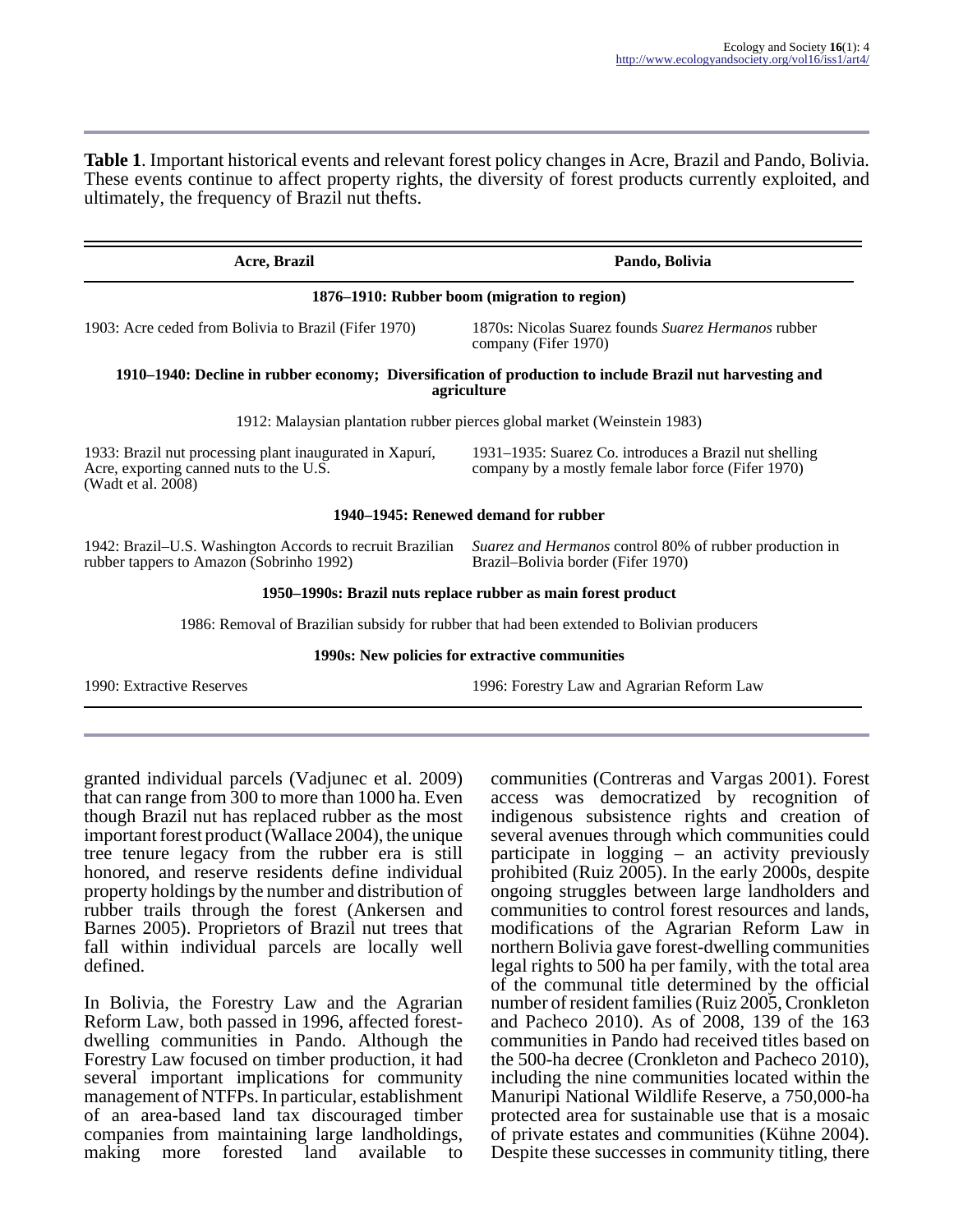**Fig. 2**. Google Earth images from July 2007 of forest-based settlements in Acre, Brazil (left) and Pando, Bolivia (right). Note contrast between dispersed pattern of household clearings in Acre's Chico Mendes Extractive Reserve (households circled) and a concentrated community settlement in Pando (community circled).



was little acknowledgement of customary resource rights or consultation with the communities themselves in the process. For instance, proprietorship in these communities had been increasingly defined by the natural distribution of Brazil nut trees throughout the forest such that even in cases where official community institutions are weak, access and exclusionary rights to Brazil nut trees and trails are often clearly defined, especially in well-established communities (Cronkleton et al. 2010). The 500-ha decree, however, did not take rights to Brazil nut trees into account, and erroneous expectations emerged that the government would rearrange internal resource access so that everyone could have a 500-ha plot, undercutting the traditional tree tenure system. In many cases, communal titles were incongruent with the natural external boundaries that communities had used for seasonal forest use, such as rivers, and maps presented to communities lacked geographic features that were familiar to residents, causing boundary problems to go unnoticed (Cronkleton et al. 2010). Also, the calculation of total community area, based on 500 ha per person, was often based on erroneous community lists. Such errors in the formalization of communal rights resulted in a climate of property rights insecurity and conflicts within and between newly titled communities in Pando (Cronkleton et al. 2010).

# **METHODS**

## **Field evaluation of rural livelihoods, Brazil nut thefts, and management practices**

We evaluated rural livelihoods, reported Brazil nut thefts, and nut management practices in eight communities in Pando and four in Acre through interviews with 189 households (131 in Pando, 58 in Acre) and through participation in the 2006 and 2007 Brazil nut harvests. In Pando, communities were chosen to represent differences in market access (river vs. road) and distance to major market centers, and were located both within (4) and outside (4) of the Manuripi National Wildlife Reserve. In Acre, the four communities sampled differed in their proximity to rivers or roads and their distance to central markets, but all were in the Chico Mendes Extractive Reserve (Fig. 1). Large distances between households in Acre extended field survey time, precluding an equal sample size between the two countries. In communities with  $<$  30 families, all available families participated in the study; otherwise, representative samples were chosen at random from lists of total households that were generated through consultation with community leaders.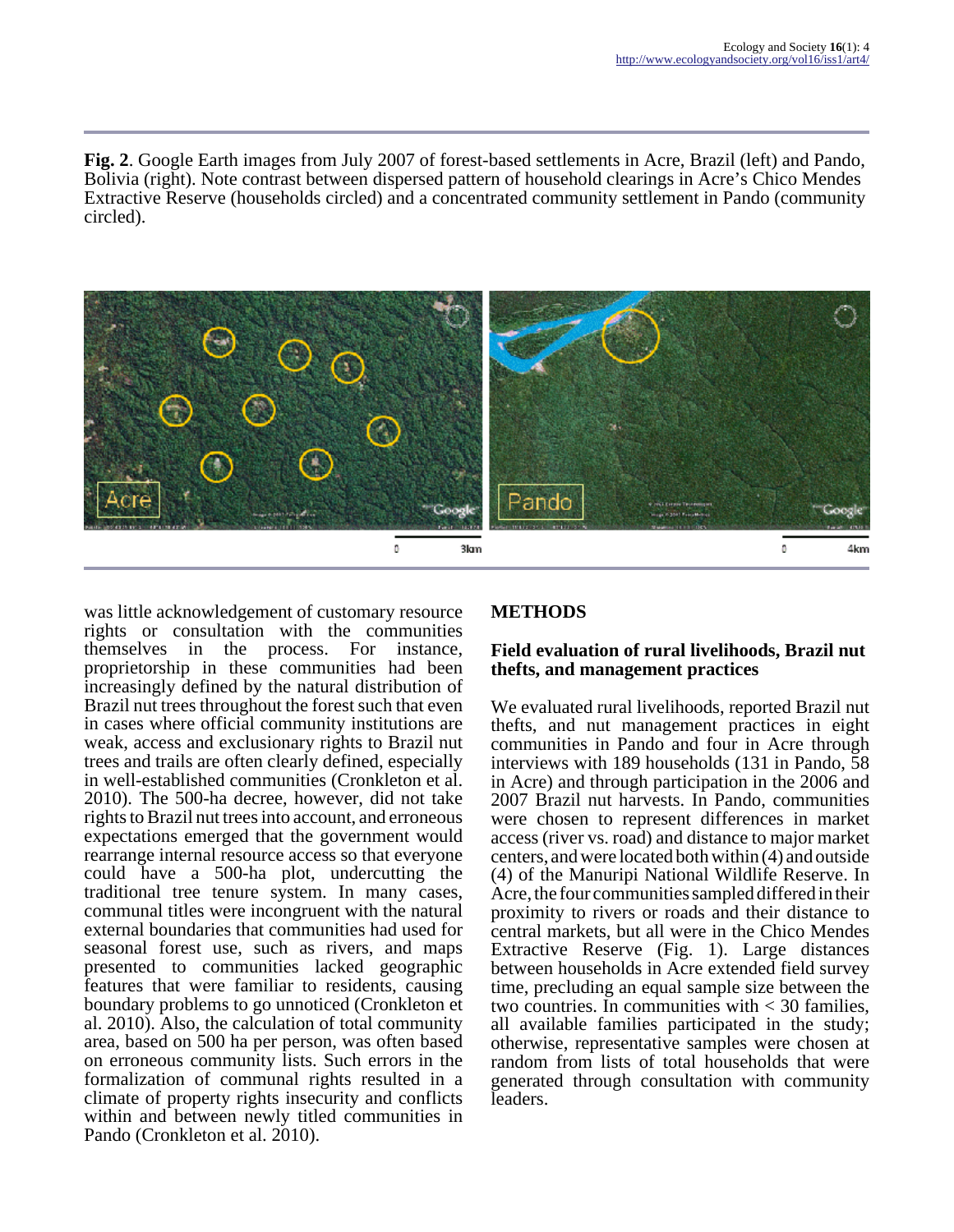To evaluate rural livelihoods, we conducted two annual village and household-level socioeconomic and environmental questionnaires and four quarterly household questionnaires from June 2006 through August 2007, as part of the Center for International Forestry Research Poverty and Environment Network (CIFOR PEN; [http://www.c](http://www.cifor.cgiar.org/pen/_ref/home/index.htm) [ifor.cgiar.org/pen/\\_ref/home/index.htm](http://www.cifor.cgiar.org/pen/_ref/home/index.htm)). We quantified general livelihood variables through the village and household-level annual surveys and used quarterly surveys over a 12-month period to measure subsistence and cash income derived from forests and other on- and off-farm activities, including agriculture, livestock, wage labor, and other sources of external economic support. We used this detailed evaluation to calculate total household income and analyze the relative contribution of Brazil nut to household livelihoods in Pando and Acre.

Since it was impossible to attain observational information on Brazil nut thefts, we relied on informant accounts of where and how many nuts were stolen from them by whom, and what, if anything, was done to resolve the matter during the 2006 and 2007 nut harvests. Producers were able to estimate the quantity of Brazil nuts stolen based on the number of opened fruit shells left on the ground when nuts were collected. To evaluate Brazil nut harvest and management practices, we categorized them by (1) initial harvest date, (2) harvest method and overall harvest duration, and (3) management practices designed to (a) promote regeneration (e.g., protection of seedlings from fire), (b) enhance fruit yield (e.g., vine cutting), and (c) meet certification standards (e.g., nut drying). These management variables were chosen from local literature on best management practices (e.g., Wadt et al. 2005) and the first author's participation in the 2006 Brazil nut harvest. We also recorded apparent lack of management, as well as intentional or unintentional practices that may adversely affect individual trees.

## **Data analysis**

To understand basic quantitative differences between Brazil nut-producing households in Pando and Acre, we generated descriptive statistics for (1) household characteristics, access to government services, land tenure, distance to markets and forest resources, and income; (2) incidence, type, and

financial costs of nut thefts; and (3) nut harvest and management practices. We then performed several analyses to evaluate variables that predicted, or were predicted by, presence or absence of theft. For these analyses, the data set included measurements from 171 of the total 189 households (125 in Pando and 51 in Acre) that had robust records over two consecutive years (2006 and 2007). Therefore, this data set corresponded to repeated measures with two time points.

In the first analytical stage, we searched for relationships between reported incidence of theft and possible predictor variables for both countries using two years of combined data. For discrete variables, such as road or river access and perceptions of property rights security, Chi-square tests were used. For continuous variables, such as distance to market, distance from households to individual nut stands, and income derived from Brazil nuts, logistic regressions were fitted. This process guided our selection of potentially relevant variables ( $p \leq 0.10$ ) to be included in a more complete, single model to analyze theft. For this, we developed a stepwise generalized linear model based on a binomial distribution and a logit link where model response was presence or absence of theft. Autocorrelation of the errors was evaluated because these data contained repeated measures, but was not statistically significant and therefore was dropped from the analysis. Models were fitted using the software SPSS Statistics GradPack 17.0 (2008).

In the second analytical stage, we searched for relationships between reported incidence of theft and possible harvest and management response variables across four subgroups comprising country x year combinations. Again, for discrete variables, such as Brazil nut harvest method and specific management practices, Chi-square tests were used. For continuous explanatory variables, such as length of harvest and amount of nuts collected, we used ANOVA. Again, this process guided our selection of potentially relevant variables ( $p \le 0.10$ ) to be included in a model that combined data from all countries and years to investigate presence or absence of theft as a predictor of harvest and management.

We modeled each selected response variable considering a year and group factor, together with interactions. Year and group were assumed to be fixed effects. Group factor was a categorical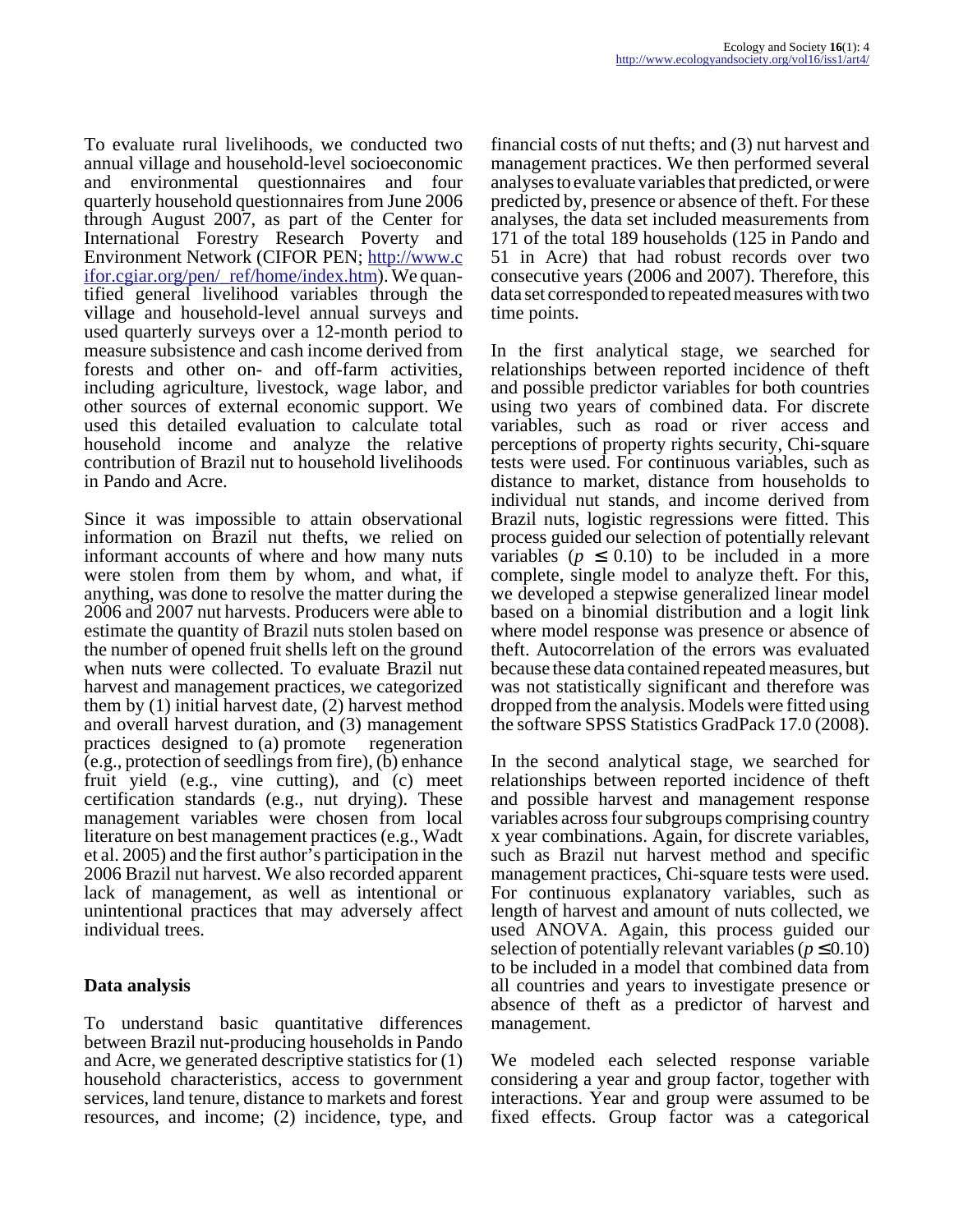variable formed by three classes: (1) observations with theft in Pando, (2) observations without theft in Pando, and (3) observations without theft in Acre. Thefts in Acre were so rare (only 11 reported over a 2-year period) that a fourth potential class (i.e., observations with theft in Acre) was not statistically viable for model inclusion. In this analysis, the presence of autocorrelation among observations was relevant and therefore was incorporated into the model. The continuous and discrete responses were fitted by using a linear mixed model and a generalized linear mixed model, respectively, as implemented in GenStat v.11 (Payne et al. 2007).

## **RESULTS**

#### **Comparative livelihoods data**

Overall, while households in Pando and Acre were similar in terms of size, land area, and time lived in the community, they differed significantly in distance to markets and forest resources (Table 2). While more than half of households sampled in both places had access to roads from village centers, communities in Pando were located much farther from market centers  $(p < 0.001)$ . Also, in Pando, distance from households to individual Brazil nut stands was greater than in Acre ( $p < 0.001$ ). This difference reflects the concentrated nature of communities in Pando, which contrasts with the more diffuse spread of Acrean forest-based households. Households sampled in Pando had more years of schooling  $(p < 0.001)$  and better access to health services ( $p < 0.001$ ), whereas households in Acre had better access to piped water  $(p < 0.001$ ; Table 2). There was also some evidence that households in Pando had better access to electricity ( $p = 0.06$ ; Table 2).

While total income was similar, income derived from forests and Brazil nuts was greater in Pando than in Acre (Table 2). Forest income made up 63% of the total share in Pando versus 42% in Acre (Table 2). Similarly, Brazil nut income, as a subset of forest-based income, contributed significantly more to household livelihoods in Pando than in Acre. In Pando, Brazil nuts alone contributed 43% of the total income share versus just 14% in Acre (Table 2). Reported mean (and SD) volume of nuts harvested per household in Pando was  $6187 \ (\pm 7590)$  kg in 2006 (*n* = 125) and 4508 (± 3856) kg in 2007 (*n* = 115). In Acre, it was much less at  $1807 (\pm 1844)$  kg in 2006 and 1812 ( $\pm$  1737) kg in 2007.

## **Frequency, causes, and effects of reported Brazil nut thefts**

Theft of Brazil nuts was reportedly much more frequent in Pando than in Acre ( $p < 0.001$ ). In Pando, approximately half of all households reported nut thefts: 61% of 125 households in 2006, and 45% of 115 in 2007. In Acre, only 14% of 51 households and 9% of 42 households reported nut thefts in 2006 and 2007 harvests, respectively. In both countries, most thefts were of nuts from the forest floor (81% in Pando and 91% in Acre), rather than of sacks or storage areas, suggesting that some reported thefts were due to confusion over customary tree tenure rather than outright stealing.

Nut thieves were reportedly members of the same community, members of neighboring communities, or, at least in Pando, migrant workers employed by private estates during the harvest season (Fig. 3). Most of these workers arrived in large boats from the downstream city of Riberalta where they were employed in nut shelling and drying during the rest of the year. In Pando, half of all thefts were reputedly committed by members of the same community (45% in 2006, 52% in 2007). In Acre, all 11 cases of thefts were reportedly perpetrated by other harvesters from the same and neighboring communities – migrant workers hired for nut collection were nonexistent.

In Pando, reported volumes of Brazil nut thefts were substantial (Table 3), comprising 22% of the total combined harvest in 2006 and 2007. This meant annual losses of US\$719 (range \$11–\$5750), representing 13% of the US\$5394 mean  $(\pm 84764)$ SD) annual combined subsistence and market income per household in Pando. In labor terms, the estimated mean of 1498 kg of nuts stolen per year represents the loss of approximately 22 days of household labor, given that 69 kg of nuts is equivalent to one day's labor. In Acre, with minimal reported thefts and proportionately less income from Brazil nuts, financial consequences of thefts were far less important.

Results of the Generalized Linear Model showed that distance variables were the most important quantitative determinants of Brazil nut theft (Table 4). Households with nut stands farther away from the home tended to experience more thefts ( $p <$ 0.001), as did households in communities further from markets ( $p = 0.001$ ). There may have been a slight tendency ( $p = 0.136$ ) for households with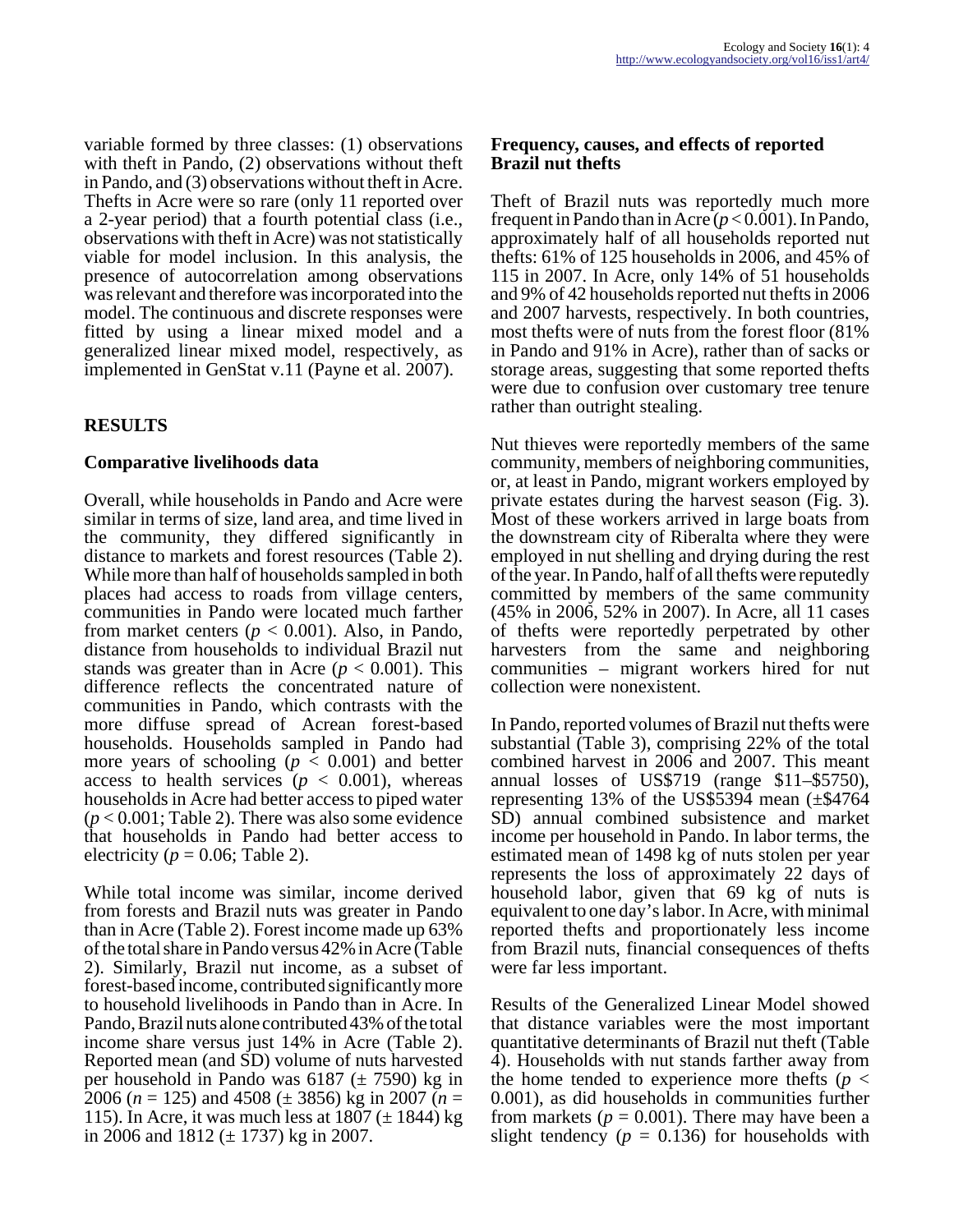|                                                                            | Pando, Bolivia    |                                                           | Acre, Brazil     |                                                         |                           |  |
|----------------------------------------------------------------------------|-------------------|-----------------------------------------------------------|------------------|---------------------------------------------------------|---------------------------|--|
| Variable                                                                   | $\cal N$          | Mean (SD)                                                 | $\boldsymbol{N}$ | Mean (SD)                                               | $p$ value                 |  |
| Household characteristics                                                  |                   |                                                           |                  |                                                         |                           |  |
| Size (# people)                                                            | 125               | 6.0(2.8)                                                  | 51               | 5.4(2.9)                                                | 0.159                     |  |
| Land area (ha)                                                             | 125               | 587 (470)                                                 | 51               | 638 (499)                                               | 0.519                     |  |
| Head of household born in community                                        | 125               | 0.20(0.40)                                                | 51               | 0.20(0.40)                                              | 0.670                     |  |
| Time lived in community (yrs)                                              | 125               | 17(15)                                                    | 51               | 15(11)                                                  | 0.238                     |  |
| Schooling (cumulative yrs)                                                 | 125               | 21.4(13.7)                                                | 51               | 12.3(7.7)                                               | < 0.001                   |  |
| Access to government services                                              |                   |                                                           |                  |                                                         |                           |  |
| Electricity                                                                | 125               | 0.38(0.49)                                                | 51               | 0.24(0.43)                                              | 0.060                     |  |
| Piped water                                                                | 125               | 0(0)                                                      | 51               | 0.18(0.39)                                              | < 0.001                   |  |
| Health services                                                            | 125               | 0.30(0.46)                                                | 51               | 0(0)                                                    | < 0.001                   |  |
| <i>Distance</i>                                                            |                   |                                                           |                  |                                                         |                           |  |
| Road access                                                                | 125               | 0.65(0.48)                                                | 51               | 0.78(0.42)                                              | 0.078                     |  |
| Distance to market from village center† (hrs)                              | 125               | 9.5(7.1)                                                  | 51               | 2.4(1.4)                                                | < 0.001                   |  |
| Distance to Brazil nut stand from household<br>(min)                       | 124               | 81 (93)                                                   | 51               | 6(4)                                                    | < 0.001                   |  |
| Household income 2006-2007:                                                |                   |                                                           |                  |                                                         |                           |  |
| Total income (USD)<br>Forest-based income (USD)<br>Brazil nut income (USD) | 107<br>107<br>107 | 5394 (4764); 100%<br>3423 (3604); 63%<br>2304 (1837); 43% | 47<br>47<br>47   | 5460 (2759); 100%<br>2319 (1295); 42%<br>765 (973); 14% | 0.930<br>0.043<br>< 0.001 |  |

**Table 2**. Descriptive statistics of household characteristics, access to government services, distance variables, and household income sources in Pando and Acre.

†In the dispersed settlement in the Chico Mendes Extractive Reserve in Acre, village center was defined as the association hub where community meetings took place.

‡These values include absolute income and percent of total household income.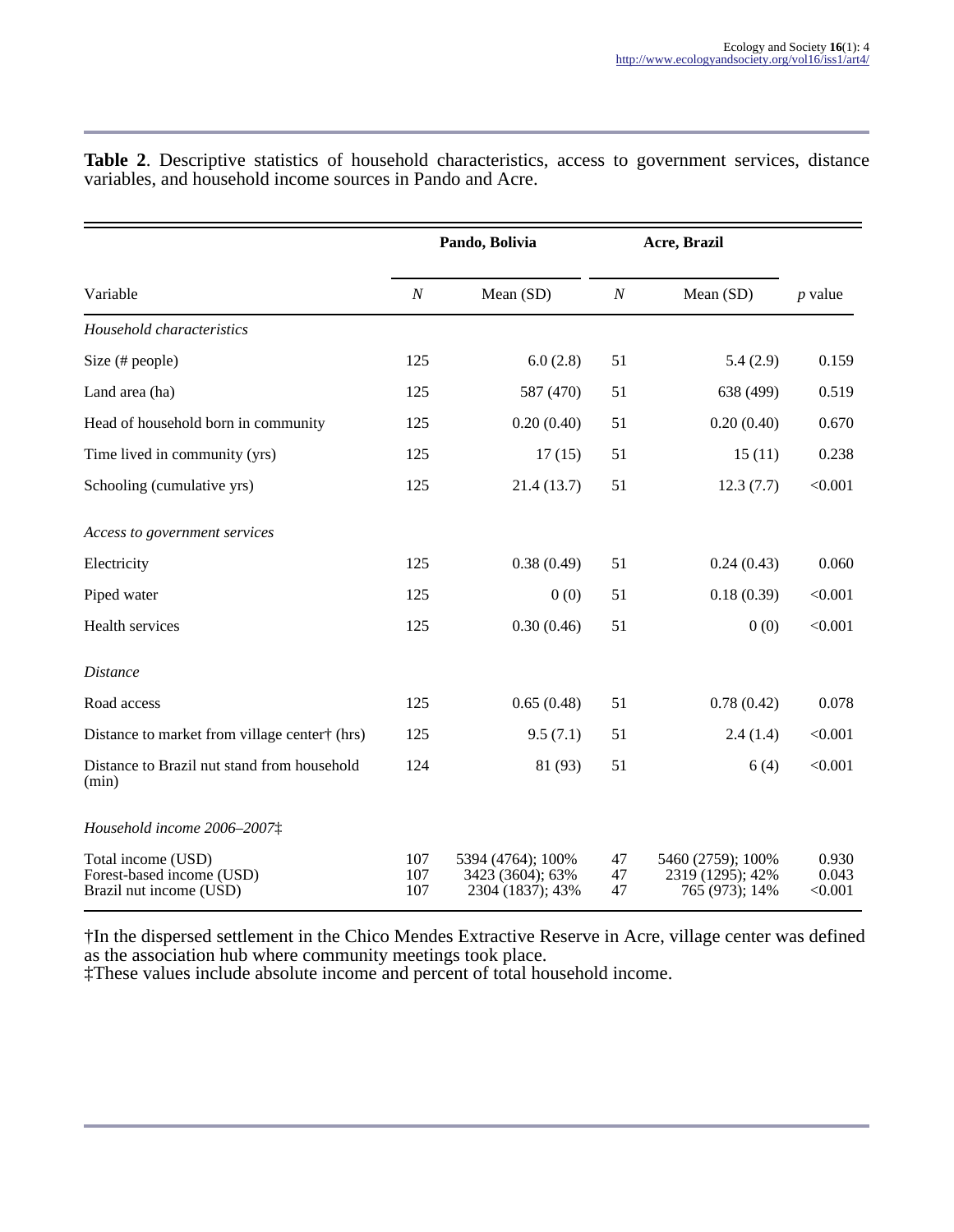

**Fig. 3**. Suspected perpetrators of Brazil nut thefts in 2006 and 2007 (% of total incidents). Sample includes only those households that reportedly experienced thefts.

greater income derived from Brazil nuts to be more vulnerable to theft, but neither household land area  $(p = 0.277)$  nor road versus river access  $(p = 0.534)$ were implicated.

Brazil nut harvest regimes were distinctly different in Pando and Acre. Harvest began much earlier and lasted much longer in Pando than in Acre (Fig. 4). The year x group analysis used to compare harvest and management patterns across countries and incidence of theft showed a significant difference between both harvest start date and duration of harvest in Pando versus Acre ( $p < 0.001$ ), as well as quantity of nuts collected ( $p = 0.007$ ). No countrylevel differences were detected within Bolivia, however, when comparing households that directly experienced theft with those that did not (Table 5).

Harvesters reported the use of three different collection methods: (1) collect as many fruits as possible in one day, breaking them open for immediate transport of nuts from the forest; (2) collect and group fruits from one trail into piles, leaving them in the forest for one to several days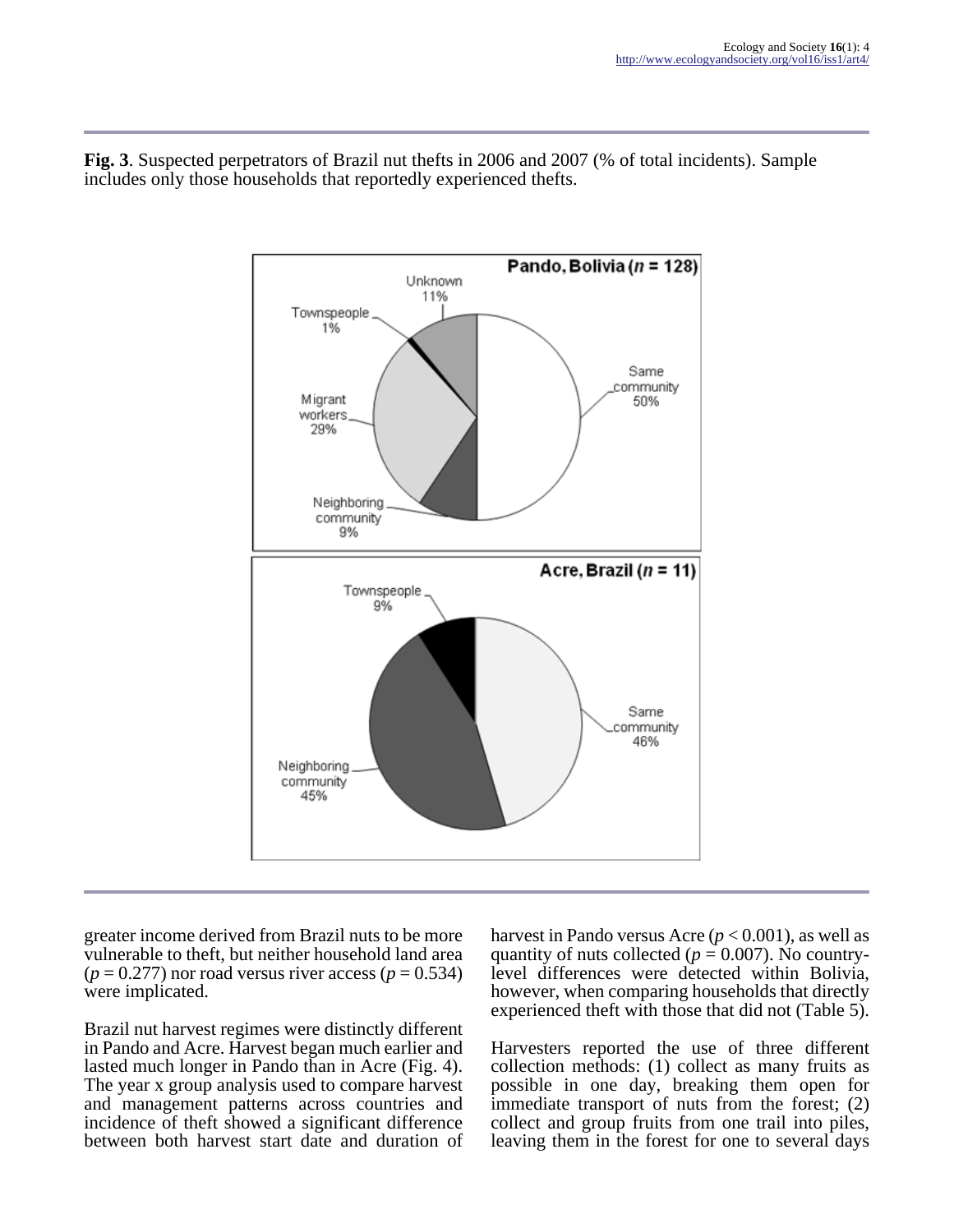|                        |     | Pando, Bolivia |               |                  | Acre, Brazil |            |  |
|------------------------|-----|----------------|---------------|------------------|--------------|------------|--|
| Variable               | N   | Mean $(SD)$    | Range         | $\boldsymbol{N}$ | Mean $(SD)$  | Range      |  |
| Amount stolen (kg)     | 104 | 1498 (1810)    | $23 - 11,500$ | 9                | 216 (158)    | 58-483     |  |
| Percent of harvest (%) | 104 | 22(19)         | $0.82 - 100$  | 9                | 10(7)        | $0.5 - 23$ |  |
| Value (USD)            | 104 | 719 (875)      | $11 - 5750$   | 9                | 90(67)       | $23 - 202$ |  |

**Table 3**. Total volume and value of Brazil nuts reported stolen in 2006 and 2007 combined. Values in USD based on mean price/year paid to collectors by middlemen during the 2006 (\$0.46/kg in Pando; \$0.40/kg in Acre) and 2007 (\$0.50/kg in Pando; \$0.44/kg in Acre) harvests.

and then returning to open them; or (3) over the course of several days or weeks, collect and group all fruits from one's landholding and then return to open them later. Notably, 96% of Bolivian collectors, whether they experienced theft or not, gathered, opened, and transported nuts in the same day, whereas Brazilian producers engaged in a variety of collection methods (Fig. 5). Most Bolivian producers indicated threat of theft as the main reason they transported nuts out of the forest early in the season and as quickly as possible.

With the exception of the collection practices described above, no correlations were found between incidence of theft and implementation of any other specific management practices (e.g., protecting seedlings from fire, vine cutting) in Pando and Acre. This finding suggests that despite threat of theft, people felt enough proprietorship over their Brazil nut stands to manage for future fruit production and tree growth.

Victims of nut theft rarely received compensation for their losses. In Pando, only 17% of the 76 cases of theft in 2006 and 6% of 52 cases in 2007 came to some resolution. Of the 11 theft cases reported in Brazil in 2006 and 2007 combined, only two were resolved. Resolution usually involved discussions between the two conflicting parties, with full or partial success in the return of stolen nuts. In some cases, community officials mediated the disputes. In one extreme case in Pando, where workers of a former private estate owner stole an estimated 4600 kg from a newly titled community, a municipal official helped resolve the issue. The officer

attended a community meeting, exercised his authority, and ensured that the monetary equivalent of the stolen Brazil nuts was returned and redistributed to the whole community.

## **DISCUSSION**

We found a much greater incidence of reported Brazil nut thefts in Pando, Bolivia than in the adjacent state of Acre, Brazil. Although we were unable to study the direct causes, our analyses suggest three factors may have affected nut thefts in the forest: (1) contrasts in the timing and process of formally recognizing property rights, (2) different historic settlement patterns, and (3) varying degrees of economic dependence on Brazil nuts.

### **Comparative timing and process of property rights formalization**

Whereas forest residents in Acre and Pando share very similar extractive histories, when and how property rights were devolved to them differed, and while speculative, seemed to impact reported resource thefts. "Demand from below" motivated by social movements and local governments (Larson et al. 2007) is considered an important component of effective decentralization measures (Larson and Soto 2008). In Acre, the Extractive Reserve model was a response to a bottom-up, successful political struggle by rubber tappers to secure property rights. As a result, customary tenure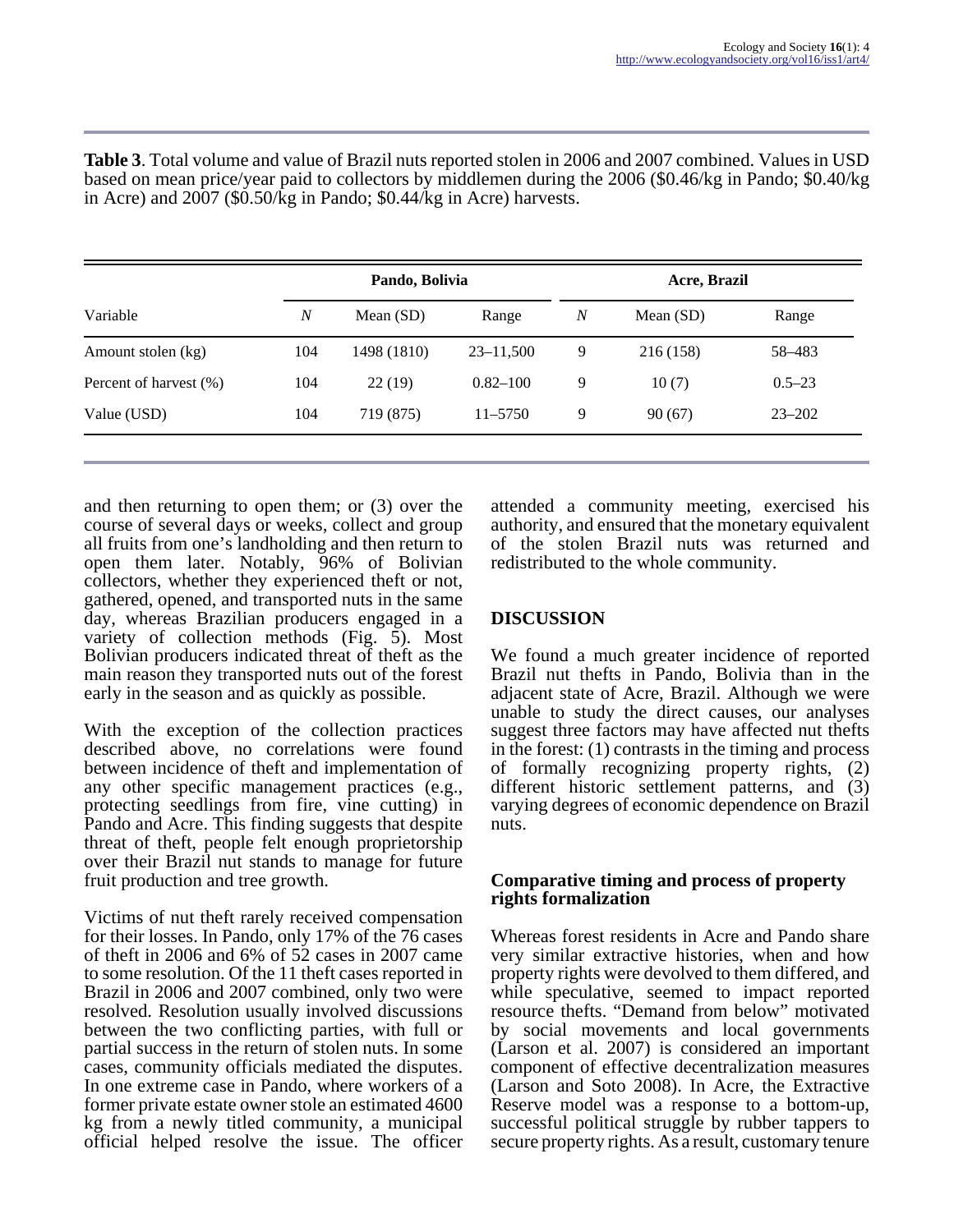| Variable                                          | Estimate | Wald   | P value | Odds Ratio               |
|---------------------------------------------------|----------|--------|---------|--------------------------|
| Distance to Brazil nut stand from household (min) | 0.001    | 13.051 | < 0.001 | 1.001                    |
| Distance to market from village center (hrs)      | 0.023    | 11.891 | 0.001   | 1.023                    |
| Income from Brazil nuts (USD)                     | 0.00002  | 2.224  | 0.136   | 1.000                    |
| Total landholding area (ha)                       | 0.00006  | 1.183  | 0.277   | 1.000                    |
| Road access                                       | $-0.057$ | 0.387  | 0.534   | $\overline{\phantom{0}}$ |

**Table 4**. Results of a stepwise logistic regression used to identify the most important measured variables that explained incidence of Brazil nut thefts in 2006 and 2007 in Pando and Acre (*n* = 235). No significant interactions between variables were detected.

of dispersed household settlements throughout the forest was recognized when land rights were formally devolved. The inner boundaries of individual landholdings continued to be as well defined among extractivists as they were during the rubber era. The outer boundary of the Chico Mendes Extractive Reserve was relatively undisputed when the reserve was created because claims contested by large landholders were mostly settled by the federal government and were heavily regulated by the Brazilian environmental protection agency (C.V. Gomes, *personal communication*). At the time of our field research (2005–2007), residents of the Reserve had more than 15 years to adjust to the property rights supported by reserve creation in 1990. Reserve co-management with the Brazilian government engenders continuous dialogue related to extractivist rights to land and resources.

In contrast, communities in Pando only recently emerged from a struggle with private estate owners to have their customary property rights recognized by the government. Additionally, this formalization of rights was handed down from the state to mostly well-established communities that had managed their Brazil nut groves communally for many years via internal norms and rules. Our data showed the greatest proportion of thefts in Pando was presumed to be by members of the same community. Throughout Pando, such intra-community conflicts were commonly associated with the 500-ha decree, which created local confusion that the government would rearrange internal resource access so that

everyone could have a 500-ha plot. Additionally, there was often abrupt incorporation of landless people into already established communities to facilitate access to land and municipal services; these newcomers were probably unaware of customary management systems. In sum, the more recent, top-down process of formalizing communal tenure in Pando may have resulted in comparatively greater property rights insecurity and increased incidence of thefts. This type of confusion over internal property rights along with high economic incentives for uncontrolled collection (Tacconi 2007b) contrasts with other studies on surreptitious forestry activities, such as illegal logging, which are often the result of operations by sophisticated clandestine organizations (Honey-Roses 2009).

### **Influence of settlement patterns and resource dependence on theft**

The distinct spatial distribution of forest-dwelling communities in Acre versus Pando also contributed to observed differences in reported Brazil nut thefts. This finding was supported by our quantitative result that distance of household to Brazil nut stand was the most important predictor of theft. In Acre, through creation of the Chico Mendes Extractive Reserve, households maintained their traditional dispersed spatial distribution throughout the forest, allowing them close access to and daily interactions with their forested landholdings (Allegretti 1990). These nut collectors walk their properties to hunt,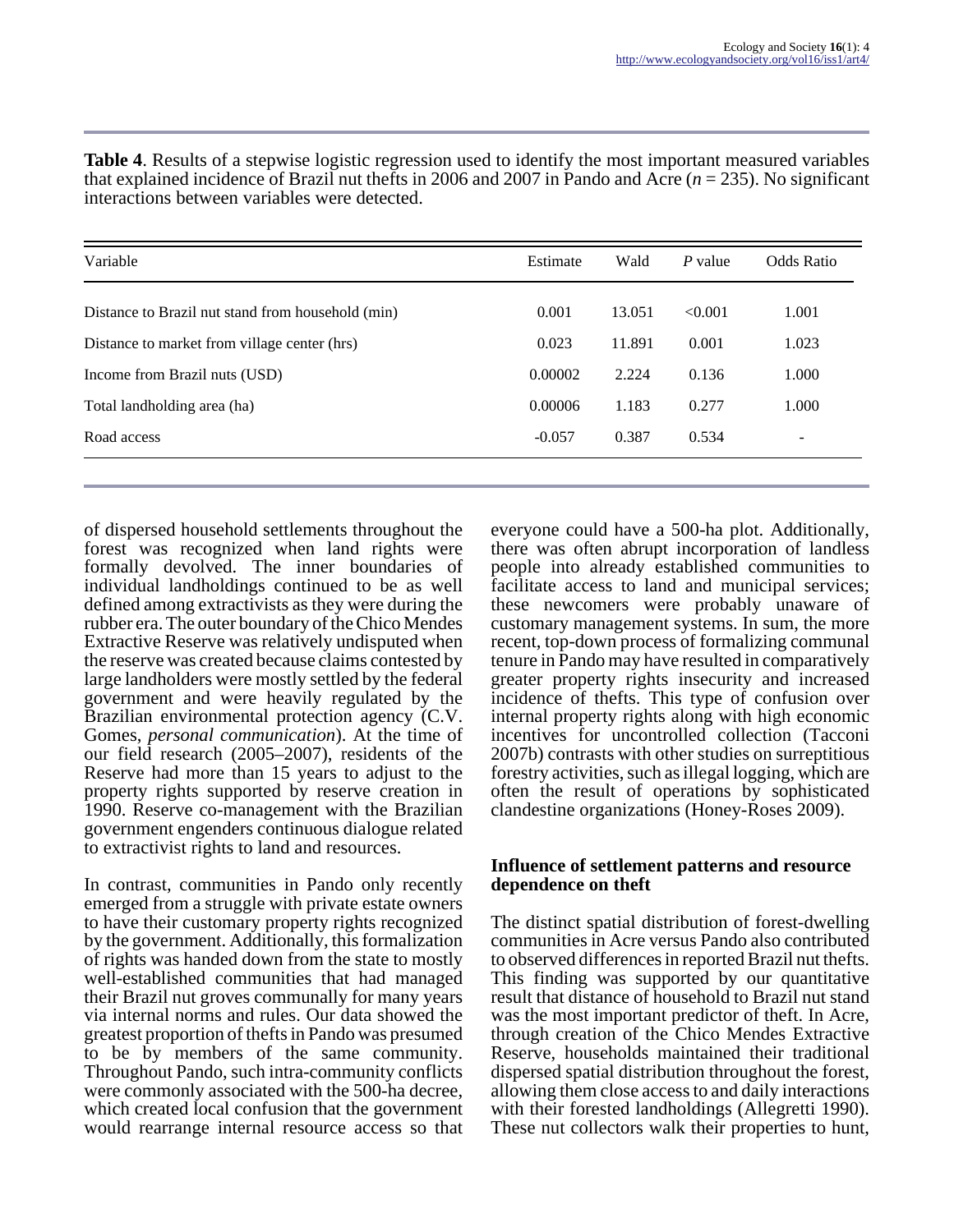**Fig. 4**. Modal start and end dates of Brazil nut harvest, and harvest duration, in Pando and Acre in 2006 and 2007. Primary harvest period (dark gray) is when most producers report the beginning and end of harvest. Extended harvest period (light gray) is indicated by earliest and latest harvest dates.



tap rubber, work their agricultural fields, and travel to neighboring households. They constantly monitor their land and resources, dealing with disputes quickly. In Pando, in contrast, the 1994 Popular Participation Law encouraged the concentration of rural families in settlements to access municipal government education, health, water, and electricity services. This policy had the unintended result of removing families from dayto-day monitoring of their forest resources. Our data showed that households with Brazil nut harvest areas far from village centers experienced more nut thefts, likely by members of neighboring communities and migrant workers. While Bolivian harvesters would relocate to remote harvest areas for portions of the nut harvest, these stays were often intermittent so as to maintain connections with the village center for supplies. Disputes over resources might only manifest themselves during the Brazil

nut harvest, which contrasts markedly with the yearround patrols of Acrean extractivists of their forested landholdings. That said, the higher education levels and better access to health services among nut producers in Pando, along with some evidence of better access to electricity, showed that while Brazilian producers may be better able to monitor their forest landholdings, their access to services (with the exception of piped water) is indeed inferior when compared with their Bolivian counterparts. Such a trade-off could have negative implications for rural development in Acre.

In addition to differences in spatial settlement patterns, higher relative dependence on Brazil nuts in Pando versus Acre (Table 2) may also have influenced theft of this high-value resource. Due to more livelihood options in Acre, Brazil nuts were relatively less important economically, and were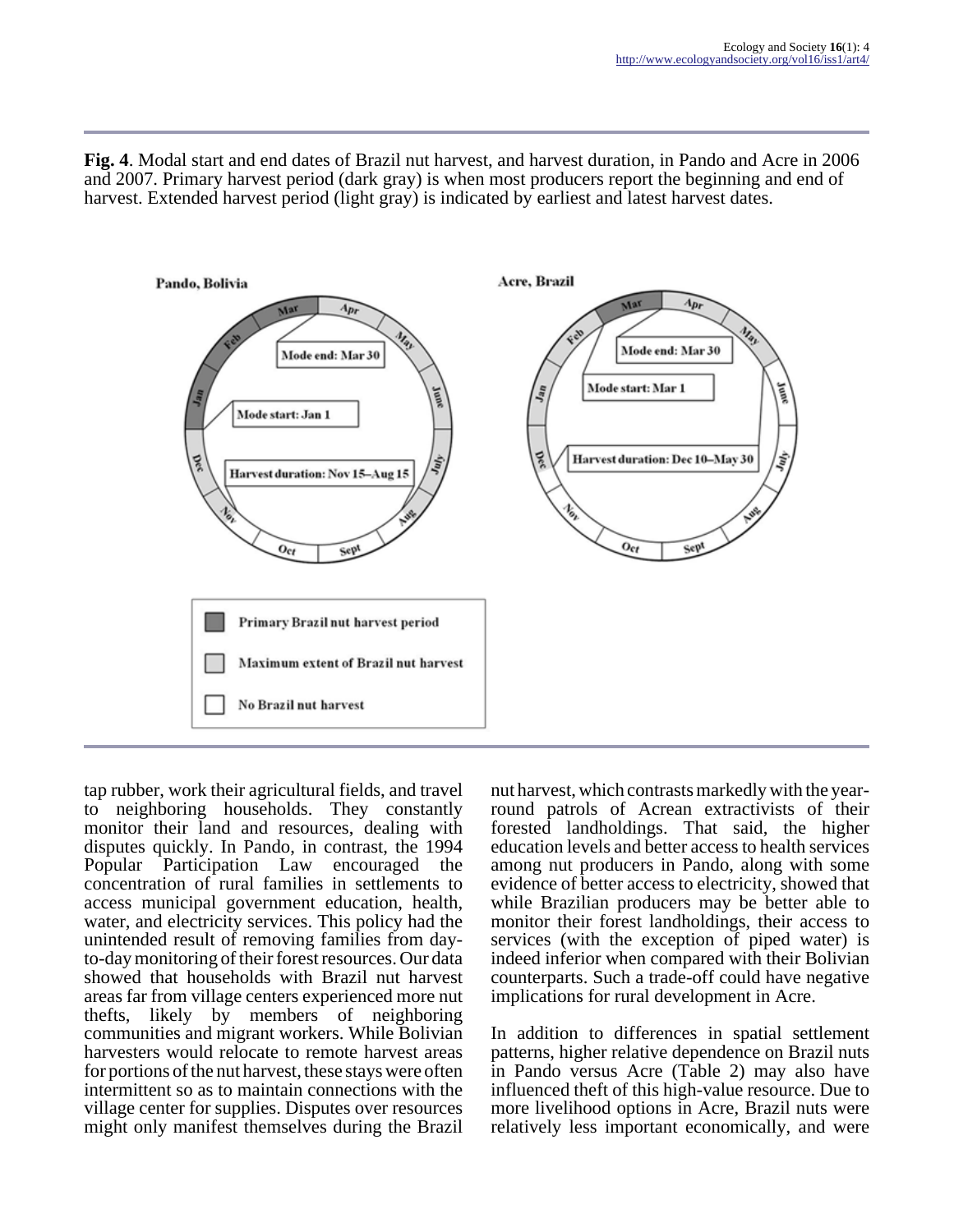| November), quantity of Brazil nuts collected (kg), and harvest duration (days) in three Brazil nut harvest |  |  |
|------------------------------------------------------------------------------------------------------------|--|--|
| contexts in Bolivia and Brazil in 2006 and 2007.                                                           |  |  |
|                                                                                                            |  |  |
|                                                                                                            |  |  |

**Table 5**. Mean and standard error of Brazil nut harvest start date (expressed in Julian days where  $1 = 8$ )

| Variable           | 1. Bolivia: Thefts | 2. Bolivia: No thefts | 3. Brazil: No thefts |
|--------------------|--------------------|-----------------------|----------------------|
| Harvest start date | 60.53 (1.98)       | 56.37 (2.08)          | 86.44 (2.48)†        |
| Quantity           | 163.12 (13.16)     | 153.53 (13.08)        | 114.34(12.06)        |
| Harvest duration   | 94.74 (3.66)       | 91.92 (3.83)          | 43.25(4.43)          |

Notes: Group 3 differed from Groups 1 and 2 for all variables: †*p* < 0.001; ‡*p* < 0.01. Year x group interactions were not significant.

considered just one of many seasonal income and subsistence activities. Although we found only weak statistical evidence that increased income from Brazil nuts was correlated with theft, the relatively high value of this one product in Pando is undeniable. Indeed, when a dramatic rise in global Brazil nut prices occurred in 2005, violent conflicts ensued, which resulted in deaths of several people in Pando (El Deber 2005); no such response occurred in neighboring Acre.

#### **Livelihood, management, and conservation implications**

The difference in threat of Brazil nut theft influenced harvest practices in Acre and Pando. The low incidence of nut thefts in Acre allowed harvesters to be flexible in their collection method. Acrean harvesters typically were unconcerned with potential theft of nuts, and thus began their harvest after most fruits had fallen to the ground. Harvesting later in the fruit-fall season allowed them to concentrate their efforts and collect all nuts within a few weeks. They then transported nuts out of the forest all at once using draft animals, which overall is an easier and more efficient practice. In contrast, harvesters in Pando gathered, opened, and transported nuts from a subset of their trees in one day, and then repeated this process throughout their stand until all trees were visited. They were also

compelled to collect nuts early in the season, which is a dangerous and sometimes fatal practice because the heavy fruits are still falling from trees that are up to 50 m tall. This collection method is also relatively inefficient. Nuts must be carried on the harvesters' shoulders, and then hauled to a storage area or temporary hiding place. During our field research, Bolivian harvesters consistently reported that these procedures diminished the possibility that their gathered fruits could be stolen. Although our data showed no differences in harvest methods between households that did or did not experience thefts, we conclude that the general climate of resource insecurity in Bolivia forced all harvesters to manage their stands as if thefts could occur at any time.

The extended Brazil nut harvest in Pando can also be attributed to rural households' heavy economic dependence on this one product. They need all the cash they can get from their nut stands since there is a distinct lack of economic alternatives in Pando when compared to Acre. Producers in Pando visited the same trees many times over the harvest season to continuously collect fruits immediately after natural fruit fall. Two ecological studies that measured Brazil nut harvest intensity by humans in Acre and Pando support this difference in economic dependence. In Acre, Wadt et al. (2008) reported nut collection intensities of 45% and 71% of fallen fruits harvested at two Chico Mendes Extractive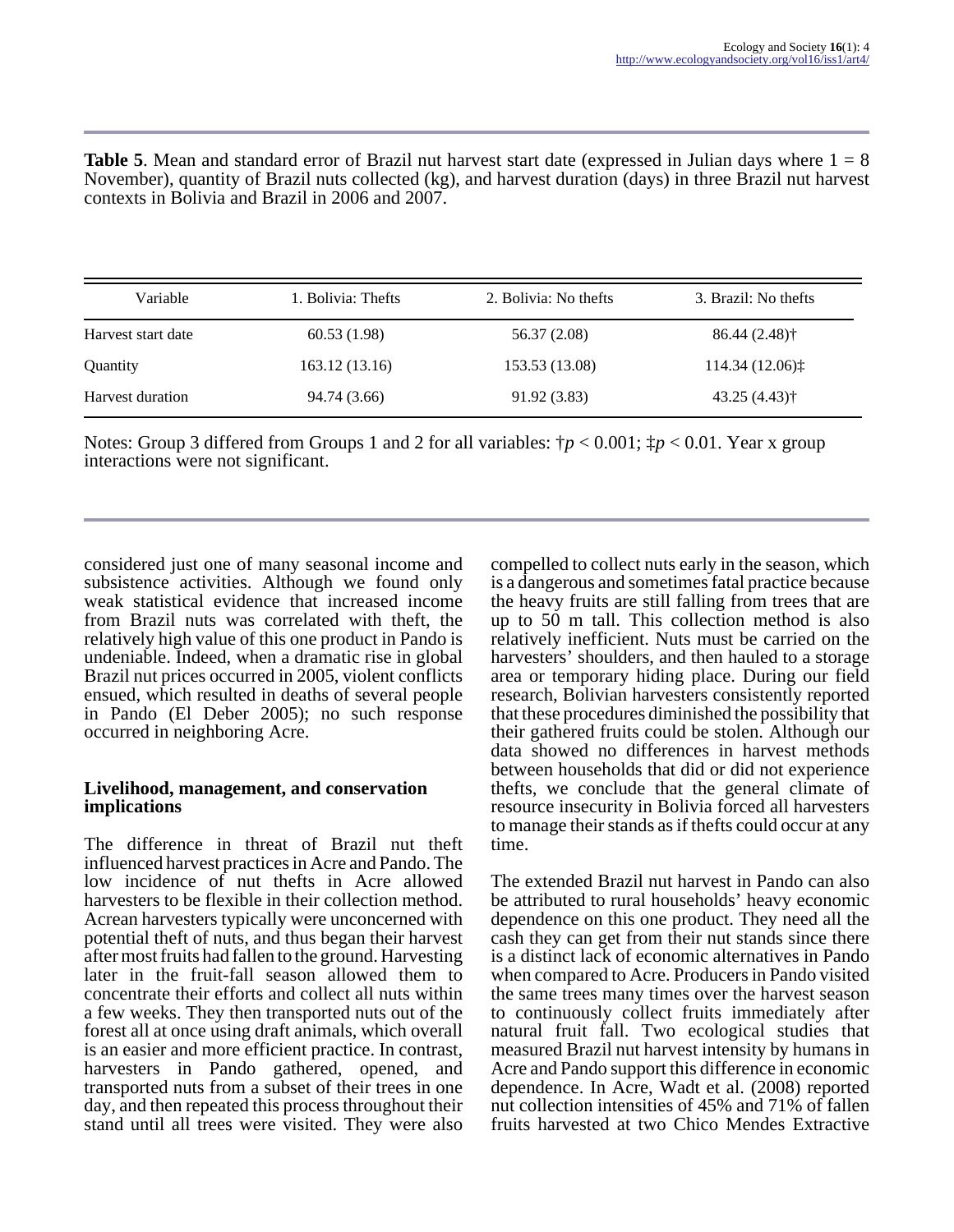**Fig. 5**. Percentage of households using specific Brazil nut harvest methods among three groups: (1) Bolivia with nut thefts, (2) Bolivia without nut thefts, and (3) Brazil without nut thefts. In every case, the proportion of households implementing these methods in Brazil was statistically different from the proportion of households in Bolivia (*p* < 0.001). There were no differences in harvest methods employed by the Bolivian groups (with or without Brazil nut thefts).



Reserve sites, which is much lower than the estimated 93% collection intensity reported at sites in Pando by Zuidema and Boot (2002). This economic dependence on Brazil nuts in Pando is likely not only a reason for nut thefts, it also enhances the negative effects of thefts on households that depend on this one product.

These disparate harvest systems in Pando and Acre result in ecological and economic trade-offs. Late season harvests allow Bolivian producers to take advantage of higher nut prices as middlemen and companies attempt to fill their yearly quotas. On the other hand, the Brazilian short-season harvest method may allow a longer period for the scatterhoarding agouti to both consume and disperse

nuts, potentially promoting Brazil nut regeneration and long-term ecological sustainability of the system. That said, Brazilian harvesters also commonly convert secondary fallows (which provide favorable regeneration sites for *B. excelsa* [Cotta et al. 2008]) to pasture – a practice clearly detrimental to landscape-level Brazil nut production and forest conservation in general. Nonetheless, cattle production also diversifies the Brazilian livelihood system and results in less dependence on one product.

Finally, different harvest systems in Acre and Pando also have market consequences. A main impediment to international Brazil nut sales is contamination by aflatoxins, which are both toxic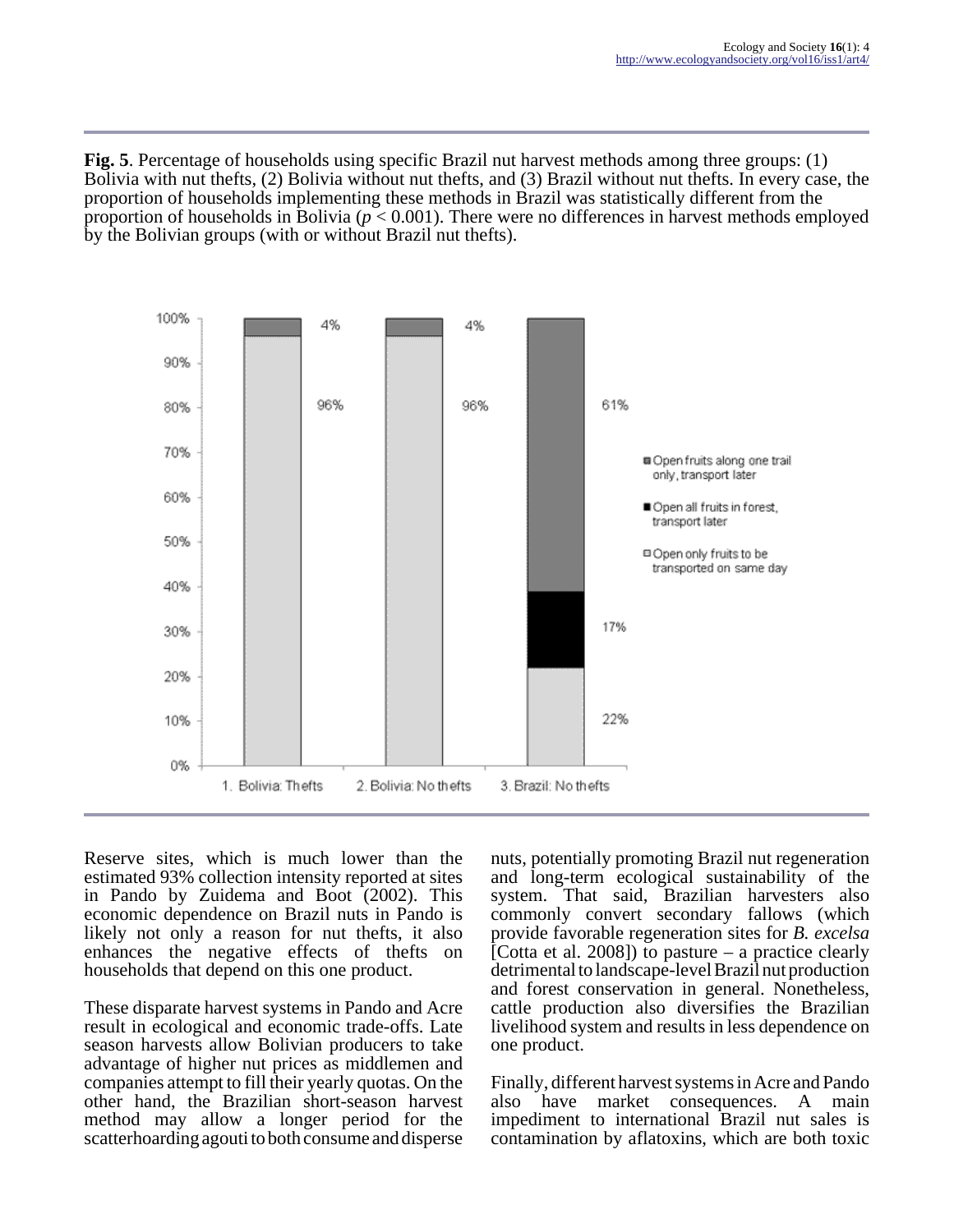and carcinogenic, and are produced by the fungus *Aspergillus*. When European importers raised their quality standards for Brazil nuts in 1998, access to the European market was imperiled (Newing and Harrop 2000). In Acre, fruits that fall in December and are not collected until February or March, appear to have higher aflotoxin risk (L.H.O. Wadt, *personal communication*) because *Aspergillus* thrives under hot and humid conditions (Hudler 1998). Nuts transported out of the forest just after fruit fall, as in Bolivia, are less likely to be contaminated. Organic and Fair Trade certification of Brazil nuts, through the sale of an aflatoxin-free product and affiliation with cooperatives, have been important in stabilizing and even increasing the price producers receive for nuts while encouraging better management practices. Interestingly, collection earlier in the season is now being promoted as a "best management practice" in Acre as one step towards attaining certification, which may alter harvest regimes there. That said, given the human safety and ecological concerns associated with early season collection, only one early collection trip after peak fruit fall in January is recommended, especially since the practice of drying nuts postcollection is considered most important for minimizing aflatoxin risk (L.H.O. Wadt, *personal communication*). If certification were to substantially increase the price for Brazil nuts in Acre, producers might allocate more time to nut collection in relation to other livelihood activities. Nonetheless, while collectors in Acre can flexibly choose nut harvest regime and harvest length, collectors in Pando are forced into an early and lengthy harvest due to threat of theft and high economic dependence on Brazil nuts.

# **CONCLUSIONS**

Several important lessons can be learned from this comparative study in Western Amazonia. First, the outcome of land tenure reforms depends on the timing and process of property rights formalization in local communities. In Pando, as demand for clear property rights increased with rising prices of Brazil nuts, granting communal titles using a top-down approach sometimes had the unanticipated consequence of enhancing property rights insecurity in any particular community. Bolivian government agencies were unable or unwilling to resolve conflicts over land and resources that arose from competing interests either within communities or between communities and other more powerful actors (Cronkleton et al. 2007). In contrast, in Acre,

land conflicts and resource thefts are currently rare among extractive communities. The external Extractive Reserve boundary was strongly enforced and customary internal boundaries were left flexible to accommodate traditional forest use. That said, property rights security does not necessarily translate to forest conservation as producers in Acre exercise their rights to convert small portions of their forested landholdings to pasture. Second, different settlement patterns and market forces appear to have affected nut thefts in forests. In the case of Pando, people are much less connected with their forested landholdings except during the nut harvest. Even though the concentrated settlements have allowed for improved access to government services, this lack of physical connection, combined with a product that is in high demand, may increase the likelihood of conflictive situations. Government support for demarcation of customary landholdings by communities in Pando could be an important way to help strengthen community forest management institutions and mediate conflicts.

The phenomenon of Brazil nut theft has important consequences for rural livelihoods and sustainable forest management. As in other studies on illegal forestry activities, the high incidence of thefts in Pando is clearly detrimental to rural livelihoods (Kaimowitz 2007), primarily through lost forest income and job opportunities but also through threats to physical security. Given the relatively high proportion of rural household income derived from Brazil nuts in Pando, forest-dwelling communities are more vulnerable to the negative effects of a stolen harvest. Additionally, collectors unable to glean sufficient income from nuts are likely to turn to other land uses, which may involve converting Brazil nut-rich forests to agriculture or pasture. Furthermore, the threat of nut theft in Pando locks collectors into a management regime that is clearly dangerous and inefficient, and perhaps detrimental to long-term viability of future Brazil nut tree populations. As trends in designating forests for legal use by local communities continue, it is essential to understand and address the causes and effects of forest-based conflicts to promote rural livelihoods and long-term management and conservation of the world's tropical forests.

*Responses to this article can be read online at: <http://www.ecologyandsociety.org/vol16/iss1/art4/responses/>*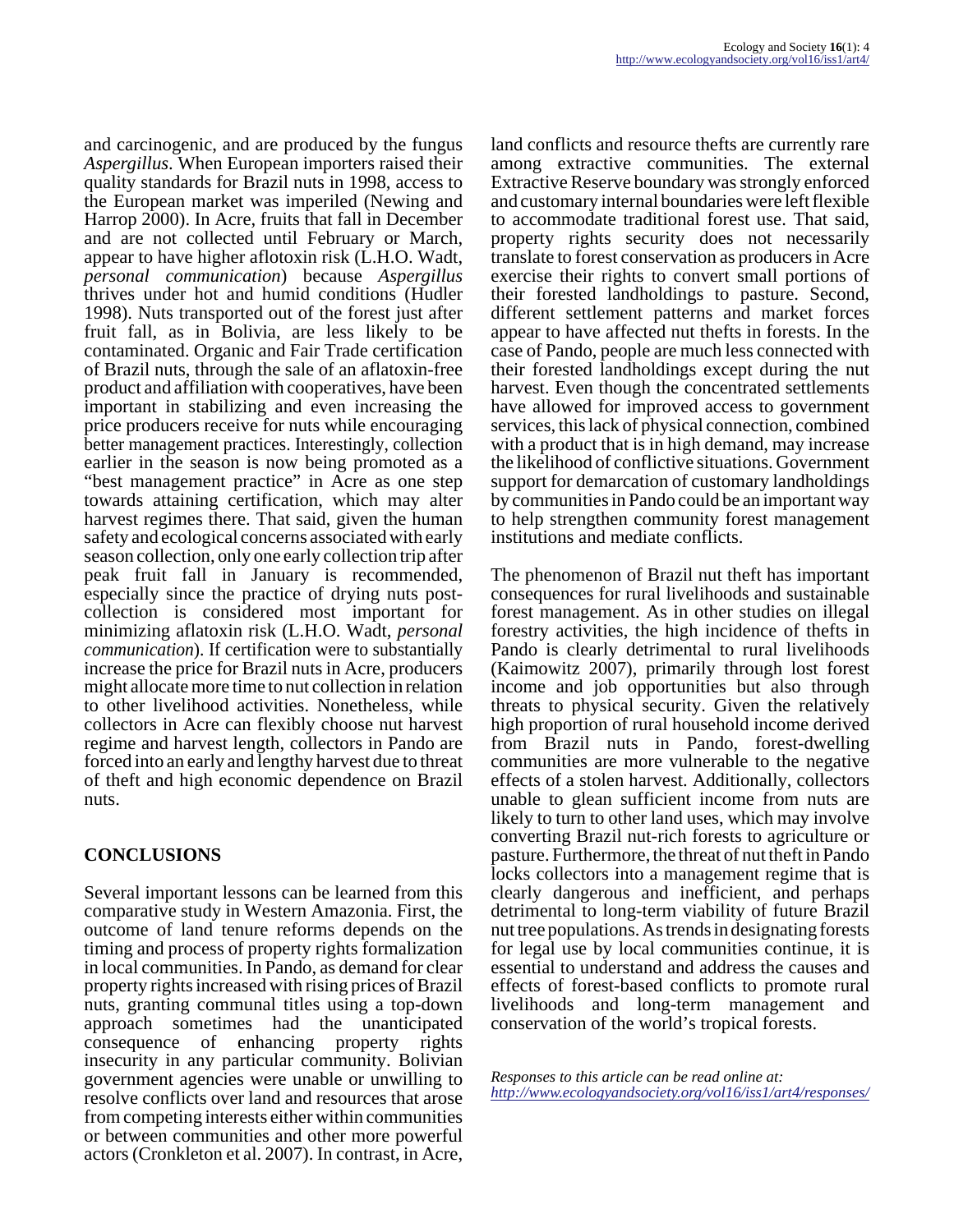## **Acknowledgments:**

*We are grateful to the many Brazil nut harvesters in Western Amazonia who shared their time, information, and lives with us. Juceli Bezerra da Souza, Marciane de Araujo, and Peter Groenendjik offered outstanding field assistance, and Embrapa-Acre, CNPT-IBAMA, Herencia-Pando, and the Reserva Nacional de Vida Silvestre Amazónica Manuripi gave us the necessary institutional support to carry out this work. We thank the editors and three anonymous reviewers for their critiques, along with Francis "Jack" Putz, Marianne Schmink, Brian Child, Grenville Barnes, William Sunderlin, and Peter Frost who provided extremely helpful feedback on earlier drafts of this manuscript. Research funding came from the Rainforest Alliance Kleinhans Fellowship Program, William J. Fulbright Program, Center for International Forestry Research Poverty and Environment Network (CIFOR PEN), and the University of Florida NSF-IGERT "Working Forests in the Tropics" Program.* 

## **LITERATURE CITED**

Agrawal, A. 2001. Common property institutions and sustainable governance of resources. *World Development* 10:1649–1672.

Agrawal, A., and C. Gibson. 1999. Enchantment and disenchantment: the role of community in natural resource conservation. *World Development* 27:629–649.

Allegretti, M. H. 1989. Reservas extrativistas: uma proposta de desenvolvimento da floresta Amazônica. *Pará Desenvolvimento* 25:2–29.

Allegretti, M. 1990. Extractive reserves: an alternative for reconciling development and environmental conservation in Amazonia. Pages 252–64 *in* A. B. Anderson, editor. *Alternatives to deforestation: steps toward sustainable use of the Amazon rainforest.* Columbia University Press, New York, USA.

Alston, L. J., G. D. Libecap, and B. Mueller. 2000. Land reform policies, the sources of violent conflict, and implications for deforestation in the Brazilian Amazon. *Journal of Environmental Economics and Management* 39:162–188.

Ankersen, T., and G. Barnes. 2005. Inside the polygon: emerging community tenure systems and forest resource extraction. Pages 156–177 *in* D. Zarin, F. J. Putz, M. Schmink, and J. Alavalapati, editors. *Working forests in the tropics: conservation through sustainable management?* Columbia University Press, New York, USA.

Barham, B., and O. Coomes. 1996. *Prosperity's promise: the Amazon rubber boom and distorted economic development*. Westview Press, Boulder, Colorado, USA.

Belcher, B., M. Ruiz-Perez, and R. Achdiawan. 2005. Global patterns and trends in the use and management of NTFPs: implications for livelihoods and conservation. *World Development* 33:1435– 1452.

Blate, G. M., F. E. Putz, and J. C. Zweede. 2002. Progress towards RIL adoption in Brazil and Bolivia: driving forces and implementation successes. Pages 217–238 *in* T. Enters, P. B. Durst, G. B. Applegate, P. C. S. Kho, and G. Man, editors. *Proceedings for the International Conference of the Application of Reduced Impact Logging to Advance Sustainable Forest Management*. The Asia-Pacific Forestry Commission, Bangkok, Thailand.

Bojanic, A. 2001. *Balance is beautiful: assessing sustainable development in the rainforests of the Bolivian Amazon.* PROMAB scientific series 4. Riberalta, Beni, Bolivia.

Brown, K., and S. Rosendo. 2000. Environmentalists, rubber tappers and empowerment: the politics and economics of extractive reserves. *Development and Change* 31:201–227.

Colfer, C. 2005. *The equitable forest: diversity, community, and resource management*. Resources for the Future Press, Washington, D.C., USA.

Contreras, A., and M. T. Vargas. 2001. *Social, environmental and economic dimensions of forest policy reforms in Bolivia*. Forest Trends, Center for International Forestry Research, Washington, D.C., USA.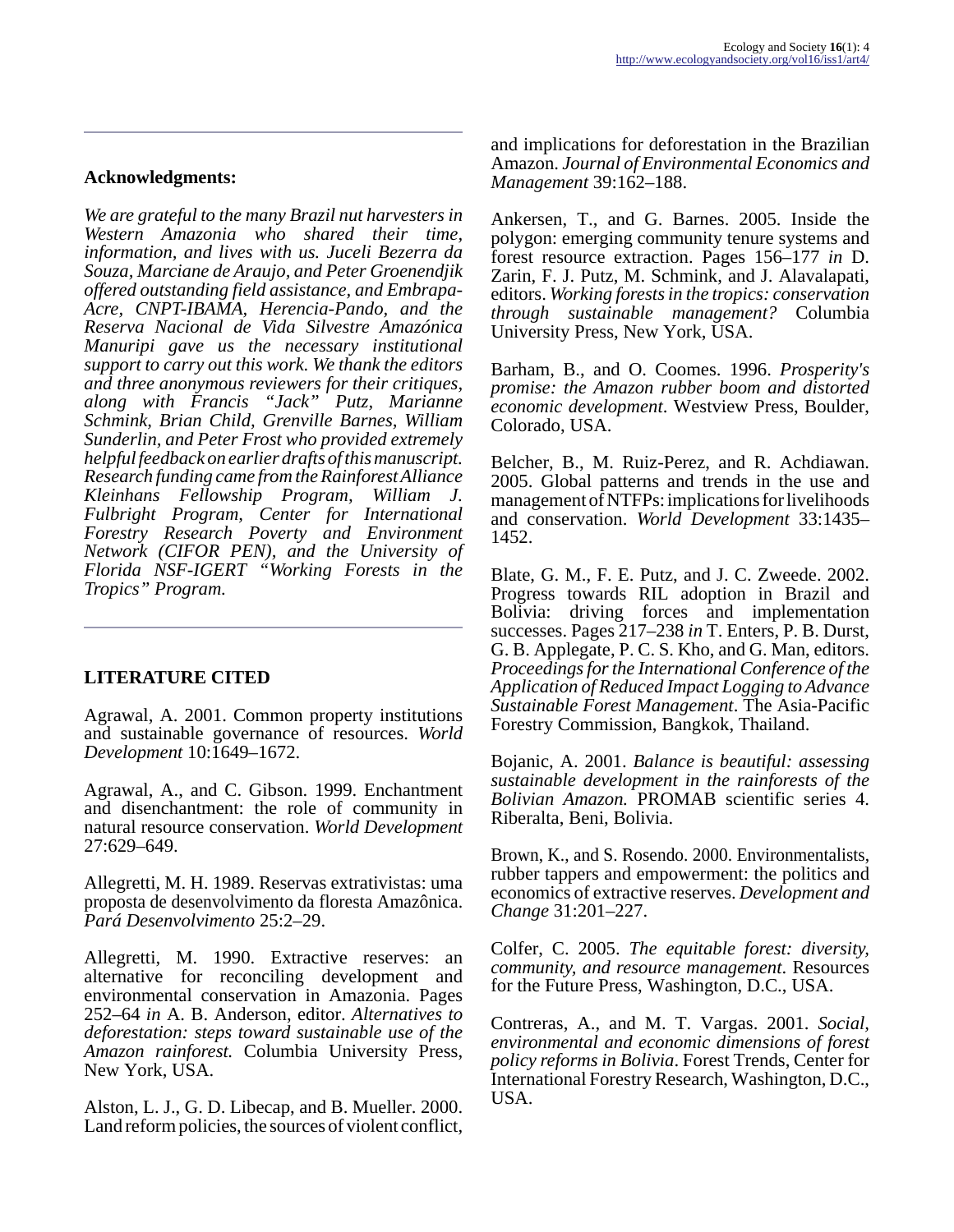Cotta, J. N., K. A. Kainer, L. H. O. Wadt, and C. L. Staudhammer. 2008. Shifting cultivation effects on Brazil nut (*Bertholletia excelsa*) regeneration. *Forest Ecology and Management* 256:28–35.

Cronkleton, P., M. A. Albornoz, G. Barnes, K. Evans, and W. de Jong. 2010. Social geomatics: participatory forest mapping to mediate resource conflict in the Bolivian Amazon. *Human Ecology* 38:65–76.

Cronkleton, P., C. Goenner, K. Evans, M. Haug, W. de Jong, and M. A . Albornoz. 2007. *Supporting forest communities in times of tenure uncertainty: participatory mapping experiences from Bolivia and Indonesia.* RECOFT International Conference: Poverty reduction and forests: tenure, market and policy reforms. Bangkok, Thailand.

Cronkleton, P., and P. Pacheco. 2010. Changing policy trends in the emergence of Bolivia's Brazil nut sector. *In* S. A. Laird, R. McLain, and R. P. Wynberg, editors. *Finding policies that work for non-timber forest products*. Earthscan, London, UK.

de Jong, W., S. Ruiz, and M. Becker. 2006. Conflicts and communal forest management in northern Bolivia. *Forest Policy and Economics* 8:447–457.

Demsetz, H. 1967. Toward a theory of property rights. *American Economic Review Papers and Proceedings* 57:347–359.

Ehringhaus, C. 2006. *Post-victory dilemmas: land use, development, and social movements in Amazonian Extractive Reserves*. Dissertation, Yale University, New Haven, Connecticut, USA.

El Deber. 2005. *Conflicto por tierras y castaña deja tres muertos*. 13 July 2005. Santa Cruz de la Sierra, Bolivia.

Fearnside, P. M. 2003. Conservation policy in Brazilian Amazonia: understanding the dilemmas. *World Development* 31:757–779.

Fifer, V. J. 1970. The empire builders: a history of the Bolivian rubber boom and the rise of the house of Suárez. *Journal of Latin American Studies* 2:113– 146.

Fitzpatrick, D. 2006. Evolution and chaos in property rights systems: the third world tragedy of contested access. *The Yale Law Journal* 115:996– 1048.

Fortmann, L., and J. Bruce. 1988. Pages 1–14 *in* L. Fortmann and J. Bruce, editors. *Whose trees? Proprietary dimensions of forestry*. Westview Press, Boulder, Colorado, USA.

Gibson, C., E. Ostrom, and M. A. McKean. 2000. Forests, people and governance: some initial theoretical lessons. Pages 227–242 *in* C. Gibson, M. A. McKean, and E. Ostrom, editors. *People and forests: communities, institutions and governance*. Massachusetts Institute of Technology, Cambridge, Massachusetts, USA.

Gould, K. 2006. Land regularization on agricultural frontiers: the case of northwestern Petén, Guatemala. *Land Use Policy* 23:395–407.

Honey Roses, J. 2009. Illegal logging in common property forests. *Society and Natural Resources* 22:916–930.

Hudler, G. W. 1998. *Magical mushrooms, mischievous molds: the remarkable story of the fungus kingdom and its impact on human affairs*. Princeton University Press, Princeton, New Jersey, USA.

Kaimowitz, D. 2007. Forest law enforcement and rural livelihoods. Pages 110–138 *in* L. Tacconi, editor. *Illegal logging: law enforcement, livelihoods and the timber trade*. Earthscan, London, UK.

Kainer, K. A., L. H. O. Wadt, and C. Staudhammer. 2007. Explaining variation in Brazil nut fruit production. *Forest Ecology and Management* 250:244–255.

Koning, R., D. Capistrano, Y. Yasmi, and P. Cerutti. 2007. *Forest-related conflict: impact, links, and measures to mitigate*. Rights and Resources Initiative, Washington, D.C., USA.

Künhe, R. 2004. Conflictos entre uso y protección de los recursos naturales, Reserva Nacional de Vide Silvestre Amazónica Manuripi (RNVSAM). Pages 123–136 *in* W. De Jong, editor. *Retos y perspectivas del nuevo régimen forestal en el norte amazónico*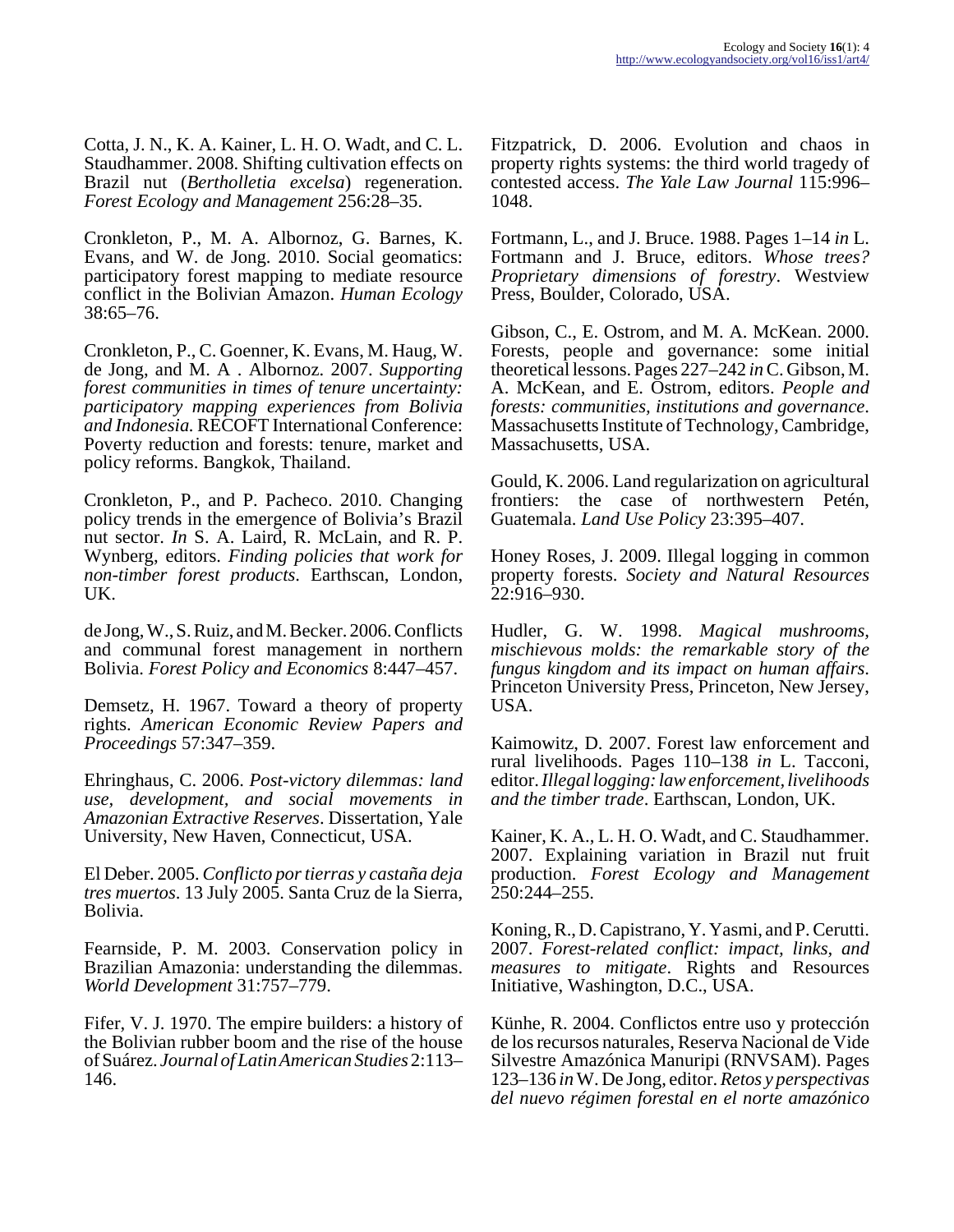*boliviano*. Center for International Forestry Research, Bogor, Indonesia.

Larson, A. M., P. Pacheco, F. Toni, and M. Vallejo. 2007. The effects of decentralization on access to livelihoods assets. *Journal of Environmental Development* 16:251–268.

Larson, A. M., and F. Soto. 2008. Decentralization of natural resource governance regimes. *Annual Review of Environment and Resources* 33:213–239.

Marsik, M., F. Stevens, and J. Southworth. *In press*. Rates and patterns of land cover change and fragmentation in Pando, northern Bolivia from 1986 to 2005. *Progress in Physical Geography* 35.

McKean, M. A. 2000. Common property: what is it, what is it good for, and what makes it work? Pages 27–55 in C. Gibson, M. A. McKean, and E. Ostrom, editors. *People and forests: communities*, editors. *People and forests: communities, institutions and governance*. Massachusetts Institute of Technology, Boston, Massachusetts, USA.

Meinzen-Dick, R., and E. Mwangi. 2008. Cutting the web of interests: pitfalls of formalizing property rights. *Land Use Policy* 26:36–43.

Newing, H., and S. Harrop. 2000. European health regulations and Brazil nuts: implications for biodiversity conservation and sustainable rural livelihoods in the Amazon. *Journal of International Wildlife Law and Policy* 3:109–124.

Ostrom, E. 1990. Governing the commons: the evolution of institutions for collective action. Cambridge University Press, New York, USA.

Ostrom, E. 2003. How types of goods and property rights jointly affect collective action. *Journal of Theoretical Politics* 15:239–270.

Payne, R. W., D. A. Murray, S. A. Harding, D. B. Baird, and D. M. Soutar. 2007. GenStat for Windows (10th edition) Introduction. VSN International, Hemel Hempstead, UK.

Peres, C. A., C. Baider, P. A. Zuidema, L. H. O. Wadt, K. A. Kainer, D. A. P. Gomes-Silva, R. P. Salomao, L. L. Simoes, E. R. N. Franciosi, F. C. Valverde, R. Gribel, G. H. Shepard, M. Kanashiro, P. Coventry, D. W. Yu, A. R. Watkinson, and R. P.

Freckleton. 2003. Demographic threats to the sustainability of Brazil nut exploitation. *Science* 302:2112–2114.

Ros-Tonen, M. A., T. V. Andel, C. Morsello, K. Otsuki, S. Rosendo, and I. Scholz. 2008. Forest related partnerships in the Brazilian Amazon: There is more to sustainable forest management than reduced-impact logging. *Forest Ecology and Management* 256:1482–1497.

Ruiz, S. 2005. *Rentismo, conflictos y bisques en el norte amazónico boliviano.* Center for International Forestry Research, Bogor, Indonesia.

Sayer, J., J. McNeely, S. Maginnis, I. Boedhihartono, G. Shepard, and B. Fisher. 2008. Local rights and tenure for forests: opportunity or threat for conservation? Rights and Resources Initiative and IUCN, Washington, D.C., USA.

Schmink, M., and C. Wood. 1992. *Contested frontiers in Amazonia.* Columbia University Press, New York, USA.

Sobrinho, P. V. C. 1992. *Capital e trabalho na Amazônia Ocidental.* Universidade Federal do Acre, Rio Branco, Brazil.

Souza, C., A. Veríssimo, A. da Silva Costa, R. S. Reis, C. Balieiro, and J. Ribeiro. 2006. Dinâmica do desmatamento no estado do Acre. IMAZON, Belém, Brazil.

SPSS Statistics GradPack 17.0. 2008. Rel. 17.0.0. SPSS Inc., Chicago, Illinois, USA.

Stoian, D. 2000. Shifts in forest production extraction: the post-rubber era in the Bolivian Amazon. *International Tree Crops Journal* 10:277– 297.

Sunderlin, W. D., A. Angelsen, B. Belcher, P. Burgers, R. Nasi, L. Santoso, and S. Wunder. 2005. Livelihoods, forests, and conservation in developing countries: an overview. *World Development* 33:1383–1402.

Sunderlin, W., J. Hatcher, and M. Little. 2008. *From exclusion to ownership? Challenges and opportunities in advancing forest tenure reform.* Rights and Resources Initiative, Washington, D.C., USA.